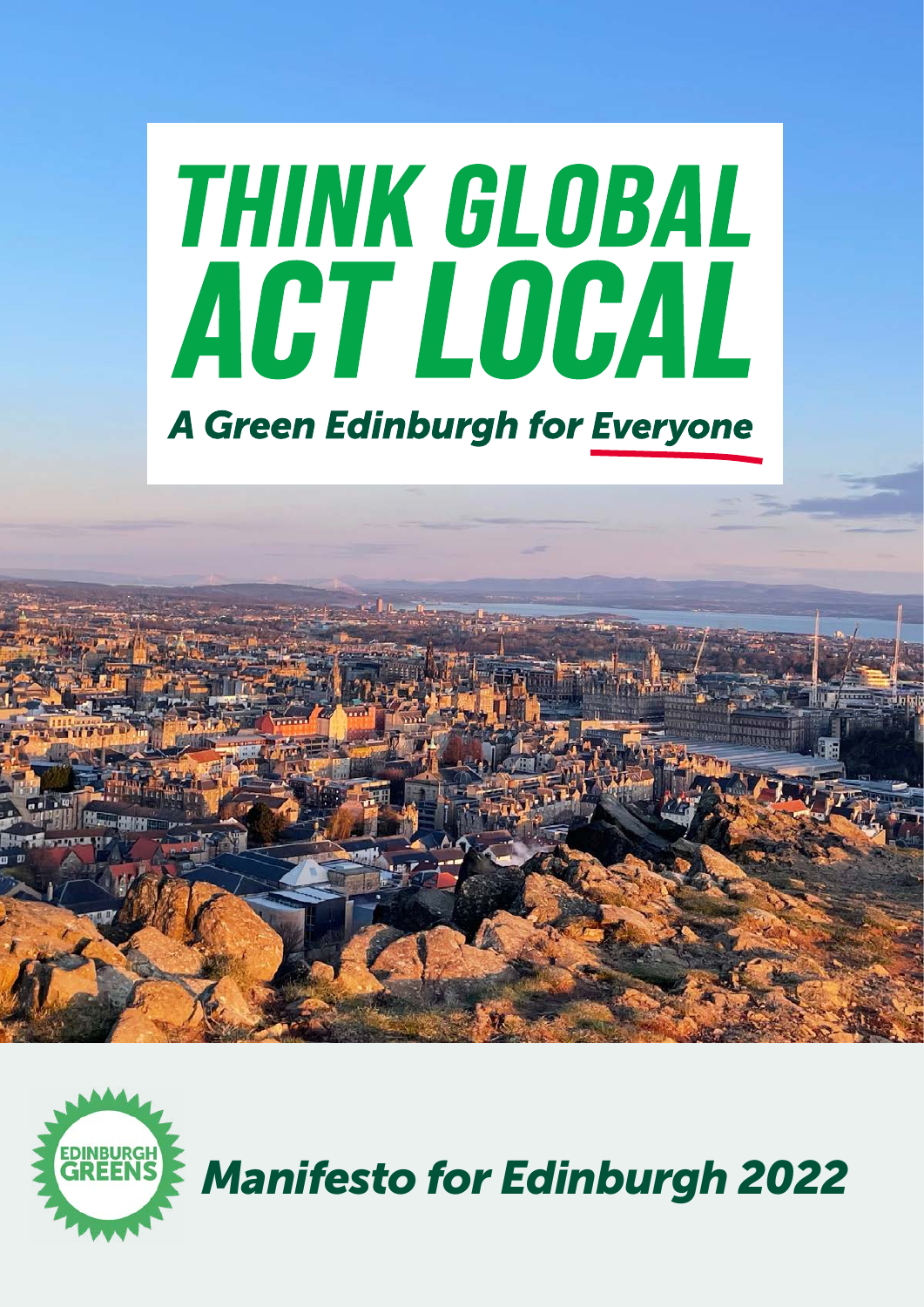## *Contents*

### *[A Green Edinburgh for everyone](#page-2-0)* 3

### *[Green priorities for Edinburgh](#page-3-0)* 4

[Leading on the Climate Emergency](#page-5-0) 6 [Putting communities' needs first](#page-8-0) 9 [Planning our common future](#page-11-0) 12 [Connecting our city](#page-15-0) 16 [Securing warm, safe homes for all](#page-20-0) 21 [Recovering our economy and learning from the pandemic](#page-24-0) 25 [Ensuring education for life](#page-27-0) 28 [Creating a healthy and caring capital](#page-30-0) 31 [Investing in our sport and culture](#page-33-0) 34 [Making Edinburgh a welcoming and equal place](#page-35-0) 36 [Growing a nature-rich city](#page-38-0) 39 [Renewing local democracy](#page-40-0) 41

### *[Meet your Green candidates](#page-42-0)* 43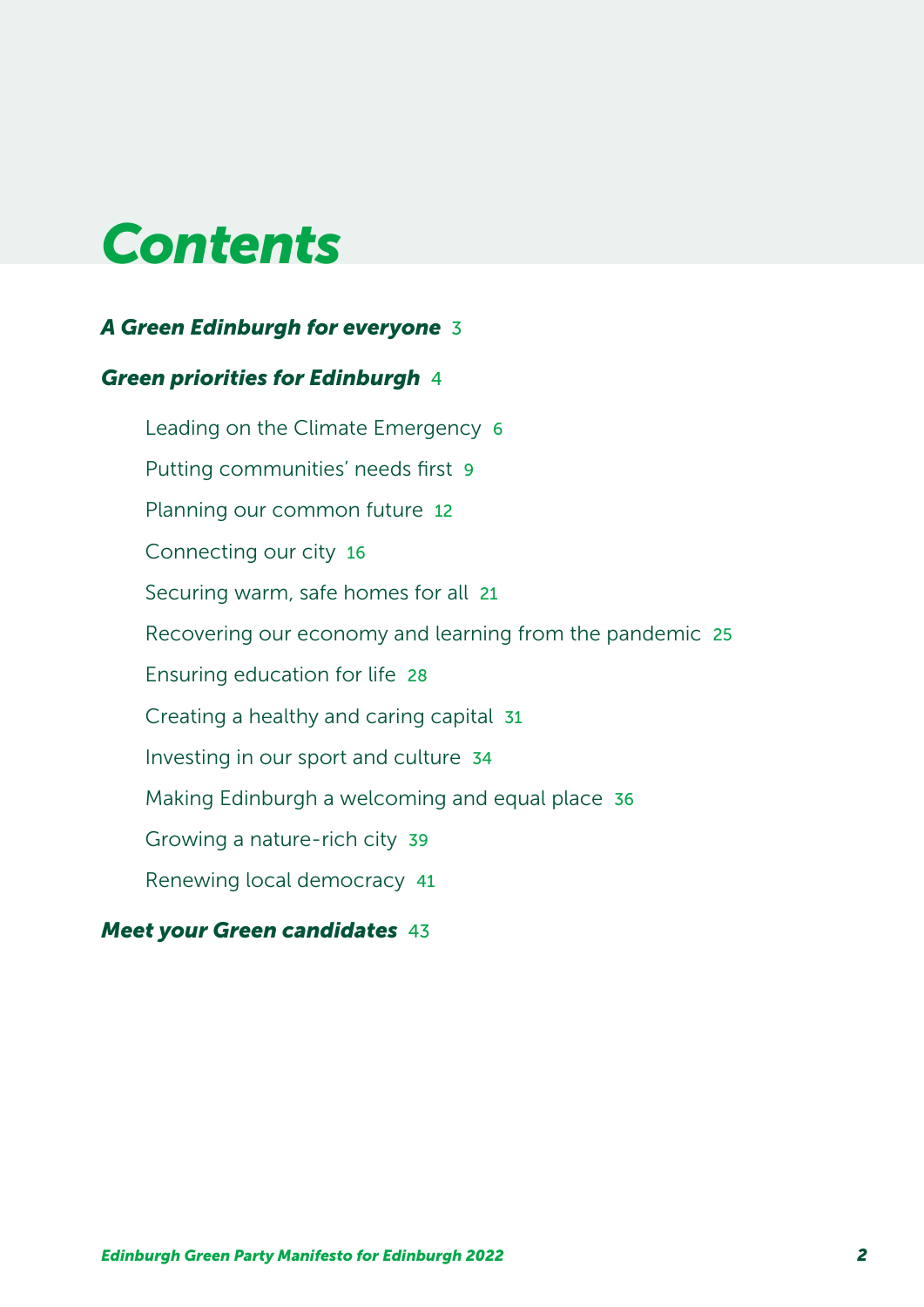## <span id="page-2-0"></span>*A Green Edinburgh for everyone*

Edinburgh elected its first Green councillors in 2007. Since then, they have worked hard to represent the interests and views of the people of Edinburgh. They have made real change in our capital city, securing Edinburgh Council's declaration of a Climate Emergency, winning funding for a million trees to be planted in Edinburgh, implementing 20mph speed limits in neighbourhood streets, and much more.

We have proven the difference Green councillors can make, but we know that with more elected, we can make an even bigger impact and deliver a Green recovery from COVID-19 and a just transition to a net zero city.

In the wake of the pandemic, we want to create a more equal Edinburgh where people can afford to live, work and enjoy all our capital city has to offer. We will take action on poverty and make the city a more affordable, accessible and welcoming place to live.

The Scottish Greens want to see Edinburgh becoming a net zero carbon city by 2030. While the people of Edinburgh are doing their part to tackle climate change, we will deliver the transformative change the city needs to meet this ambition.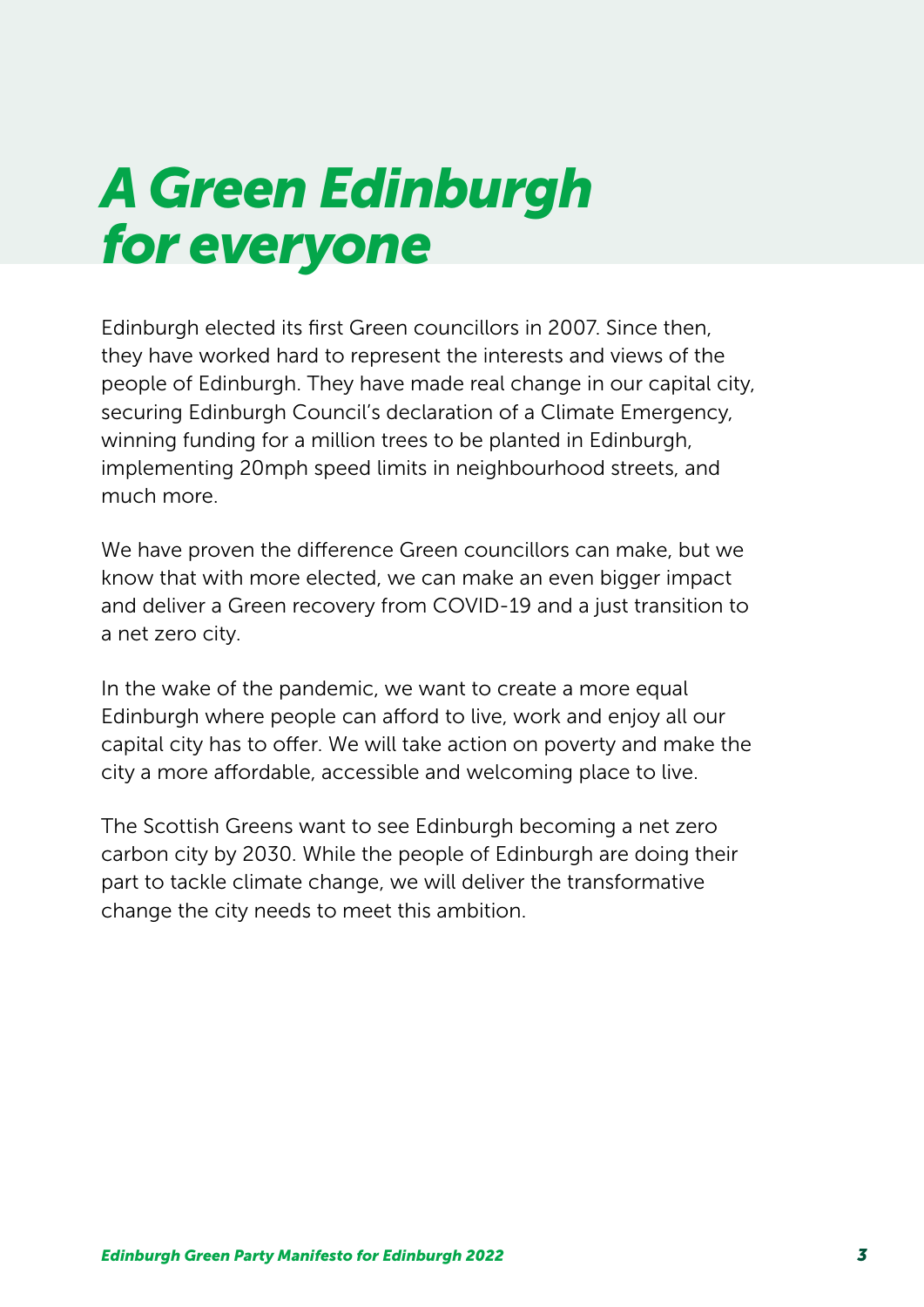## <span id="page-3-0"></span>*Green priorities for Edinburgh*

### *[Leading on the Climate Emergency](#page-5-1)*

We will ensure the council's commitment to a 2030 net zero goal is matched by real action, by committing to implement the Council Emissions Reduction Plan and the city's 2030 Climate Strategy, and investing in the skills and capacity required to do this.

### *[Putting communities' needs first](#page-8-1)*

We will ensure that Edinburgh council uses all of its current powers to improve quality of life and the economy in Edinburgh. We will support policies which centre on community regeneration and oppose policies which extract wealth and resources from the poorest groups and communities.

### *[Planning our common future](#page-11-1)*

We will create a planning system where local residents and communities are fully engaged in the decision-making process and which plays its part in tackling the climate and nature crises and ending poverty.

### *[Connecting our city](#page-15-1)*

We will create a transport system which helps deliver a significant reduction in greenhouse gas emissions, improves public health and wellbeing, including through the reduction of air pollution, reduces harm and improves safety and accessibility, and which harnesses the power of digital and innovative approaches to deliver on the first three priorities.

### *[Securing warm, safe homes for all](#page-20-1)*

We will ensure Edinburgh has good quality homes that are genuinely affordable to rent or buy, easy to keep warm and suitable for our needs.

We will introduce greater control and intervention in the rental market to crack down on bad landlords, limit the number of holiday lets in the city, and improve standards across all tenures.

### *[Recovering our economy and learning from the pandemic](#page-24-1)*

We will support residents and organisations in the city with a Green Recovery where jobs and work contribute to meeting our climate targets and communities are able to play their part.







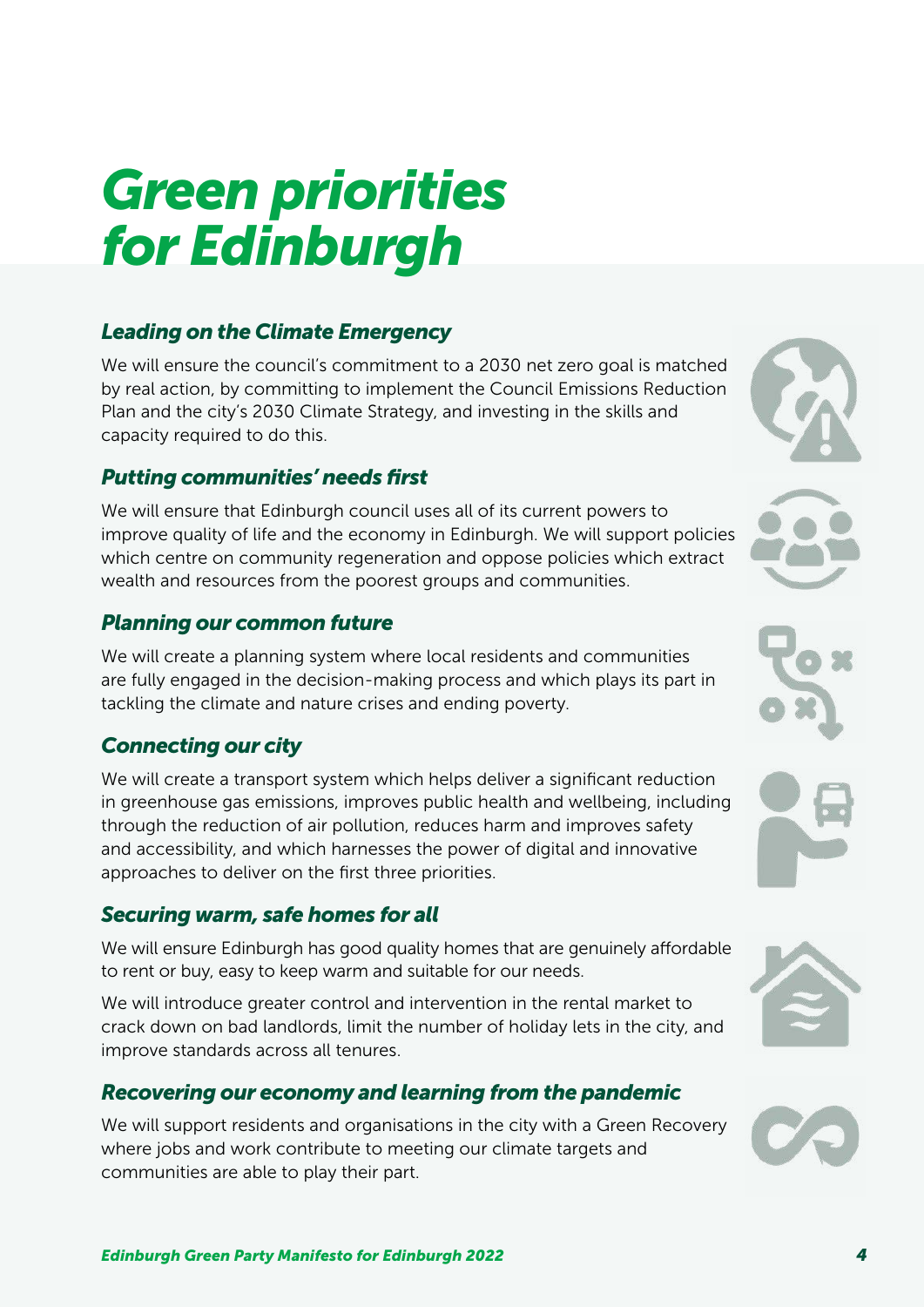### *[Ensuring education for life](#page-27-1)*

We will ensure Edinburgh is a child-friendly city, where children can play and travel safely.

We will ensure school staff, parents, and pupils have a greater say in how schools are run and reduce the costs of the school day for families.

### *[Creating a healthy and caring capital](#page-30-1)*

We will create a city where residents are in good health and where there is ample greenspace, facilities, and community support for us all to take charge of our physical health and mental wellbeing.

We will ensure that the Edinburgh Health and Social Care Partnership is a locally delivered and accountable care service, with community involvement at its heart, where its staff are valued and the pay and conditions of all care workers reflect their expertise.

#### *[Investing in our sport and culture](#page-33-1)*

We will transform Edinburgh into a city where our cultural, leisure and sports facilities are accessible to all and represent the wealth of interests, talent, and experience that exists in our diverse city.

#### *[Making Edinburgh a welcoming and equal place](#page-35-1)*

We will support policies that empower marginalised groups, help local communities thrive, and protect our green spaces.

#### *[Growing a nature-rich city](#page-38-1)*

We will invest in our public green and blue spaces so they deliver more for recreation, health, wellbeing, and wildlife, and help reduce the impacts of climate change.

We will create a city with a network of interlinked green and blue spaces, ensuring that all Edinburgh residents are within easy walking or wheeling distance of high quality, nature-rich outdoor space.

#### *[Renewing local democracy](#page-40-1)*

We will seek to give community councils a stronger voice in planning and public service provision to hand the future of local neighbourhoods to the people who live in them.

We will deliver more public participation in council budgeting and policymaking so that council services match what people want to see.









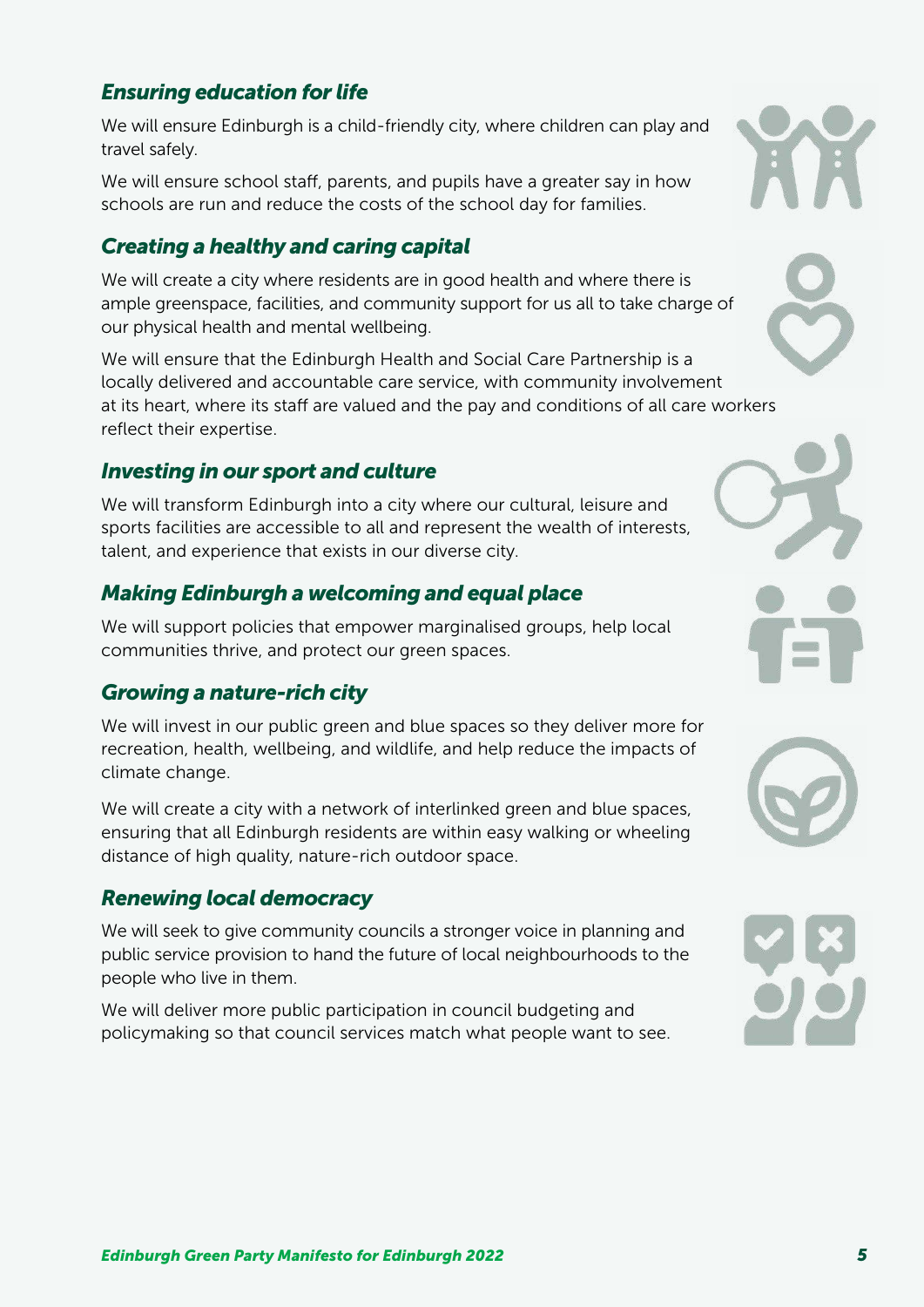

## <span id="page-5-1"></span><span id="page-5-0"></span>*Leading on the Climate Emergency*

Edinburgh is a city with a real opportunity to play a leading role in responding to the global Climate Emergency, but the actions to achieve this are yet to be taken. The council has set its own ambitious target of being net zero by 2030 but achieving this will require transformative change. To reduce the whole city's emissions, the council must also be able to bring together Edinburgh's institutions in partnership, as well as take a strong shared approach with partners and communities.

Edinburgh should be a city that integrates climate mitigation and adaptation into all aspects of our life and not as an afterthought. We know that tackling the Climate Emergency needs real leadership and commitment to drive action. This will require a new approach to all aspects of council services, including planning, transport, managing buildings, land, procurement and waste. We know this can be done in a way that helps Edinburgh's residents thrive and delivers warmer homes, more peoplefriendly streets and better local services. A successful, equitable and just transition must be a shared response, where the council works closely with partners and local communities to rise to the challenge.

### *OUR PLEDGES*

With more Green councillors elected, we will:

### *Deliver real action to achieve the city's 2030 net zero goals*

- Commit to implement the Council Emissions Reduction Plan, the city's 2030 Climate Strategy, and the City Mobility Plan, and strengthen the City Development Plan
- Invest in council skills and capacity to deliver the 2030 Climate Strategy, including expertise in transitioning to low carbon energy
- Accelerate the delivery of energy efficient and zero carbon emission heating in council owned buildings with the revitalisation of Energy for Edinburgh
- Establish a comprehensive and fully funded "Edinburgh Heat and Energy Efficiency Strategy" (EHEES) that assists and facilitates building owners and tenants to improve the fabric of their buildings and to decarbonise heat
- Ensure that planning policy and decisions require new buildings to help achieve net-zero and are only consented with high levels of energy efficiency and low emission construction materials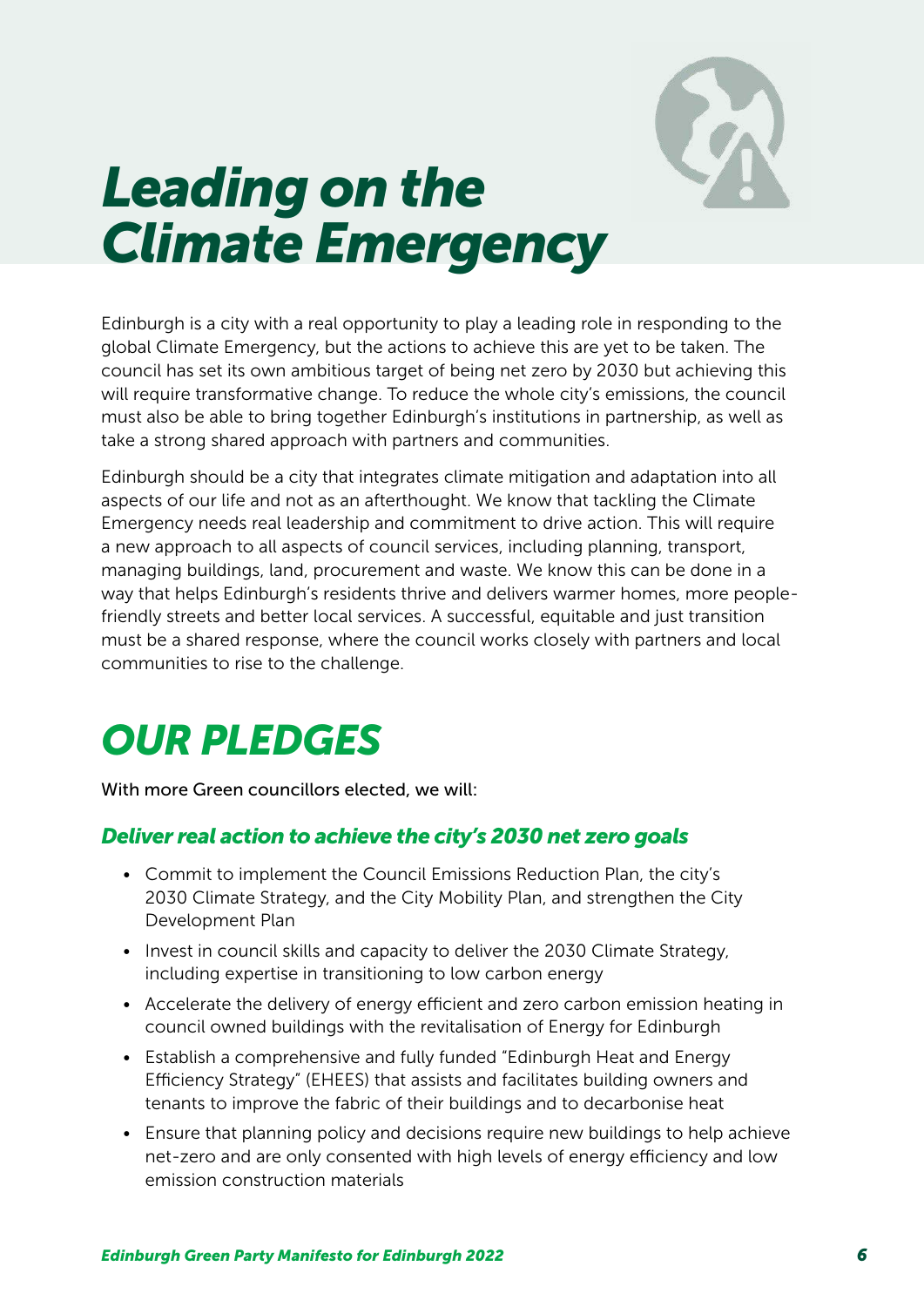- Accelerate development of the proposed Edinburgh Heat Network to provide low-carbon heating for homes and other buildings across the city and invest in retrofitting social housing, and connecting it to this network, to deliver affordable heat to those who need it most
- Invest in transport infrastructure that will prioritise walking, wheeling and cycling to create a city for people rather than cars, with the creation of a city-wide network of segregated routes, safer streets for walking and wheeling and a revitalised bike hire scheme
- Improve the sustainability of public transport by electrifying and decarbonising transport, alongside an extended tram network and effective bus lanes
- Transition to a people-focused transport system by putting in place demand management measures including a workplace parking levy, reduction in space allocated for parking in the city centre and road-user charging
- Decarbonise the council's light and heavy vehicle fleet and install extra charging points at council depots to reduce the council's transport emissions
- Train councillors and key council staff in carbon literacy so that they are better informed to lead the transition to net zero

### *Make our city more climate resilient*

- Manage council land in a way that helps the city reduce climate impacts with more tree planting, creation of meadows and wetlands, and an end to the use of energy-intensive chemicals
- Use nature-based solutions wherever possible to adapt to the impacts of climate change and mitigate impacts on communities, for example to manage flood water or buffer the impacts of coastal erosion
- Understand the needs of local communities to be more resilient to climate change and support production of effective Local Place Plans that include climate positive measures
- Invest in a multidisciplinary team to work with Scottish Water to plan interventions in high-risk surface water flood areas
- Support the use of Re-Use Hubs to help communities recycle and reuse more household goods to minimise waste and reduce fly tipping

### *Ensure the council leads a shared, partnership approach to tackling climate change*

- Commit sufficient resources to co-ordinate city partners in implementation of the "2030 City Strategy"
- Deliver a just transition by working closely with the Edinburgh Climate Commission and delivery partners so the council benefits from this breadth of knowledge and expertise
- Prevent indirect impacts of council business, including the Lothian Pension Fund, on the climate by divesting from fossil fuels and carrying out a climate assessment of council procurement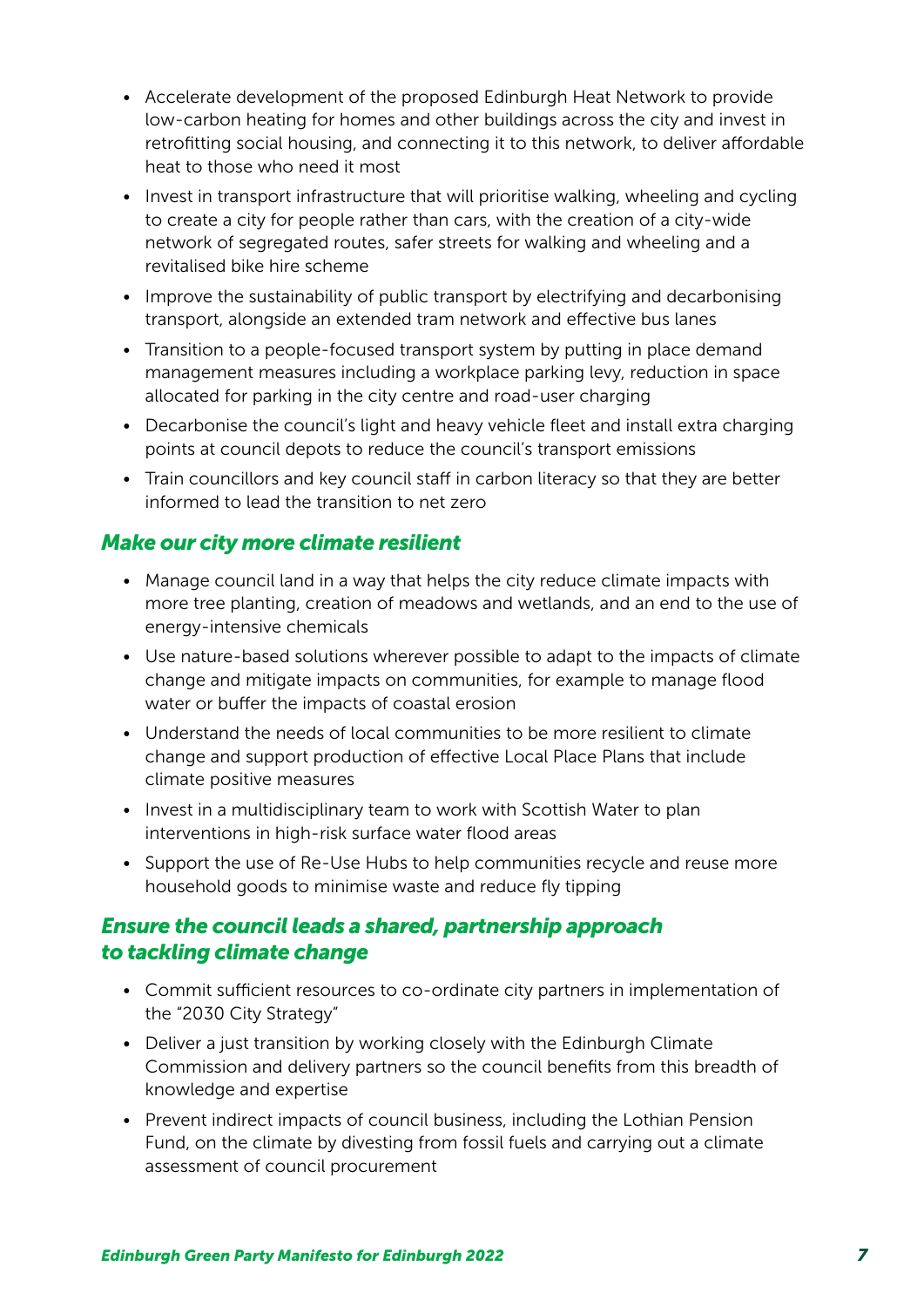- Encourage and support businesses to be part of a circular economy, reducing the amount of energy consumed and waste produced
- Support households to reduce waste through improved recycling and waste management services that incentivise waste minimisation, recycling and composting
- Fund the delivery of several net zero communities, as proposed in the 2030 Climate Strategy
- Strengthen community engagement and citizen behaviour change through the Edinburgh Community Climate Forum

### *OUR IMPACT*

Since 2017, Green councillors in Edinburgh have:

- Led Edinburgh Council in declaring a Climate Emergency and setting a target of reaching net zero climate-changing emissions by 2030 with interim targets and an action plan
- 

Secured agreement for a City of Edinburgh Climate Emergency partnership, leading to the city's 2030 Climate Strategy

- Made proposals that led to the establishment of the Edinburgh Climate Commission
- ✓ Proposed a Citizens' Assembly on the Climate Emergency
- Secured authorised absence from school for youth climate strikers so that they can legitimately make their voice heard in the call for change
- ✓ Continually pushed for divestment of the Lothian Pension Fund from fossil fuel companies, without support from other parties
	- Won council support for the global "Fossil Fuel non-Proliferation Treaty"
		- Proposed a "Green budget for climate and social justice"
	- Secured agreement to install recycling facilities in council buildings including all schools
	- Won agreement to reduce single-use plastics including in school packed lunches and establish a Single-Use Plastic Working Group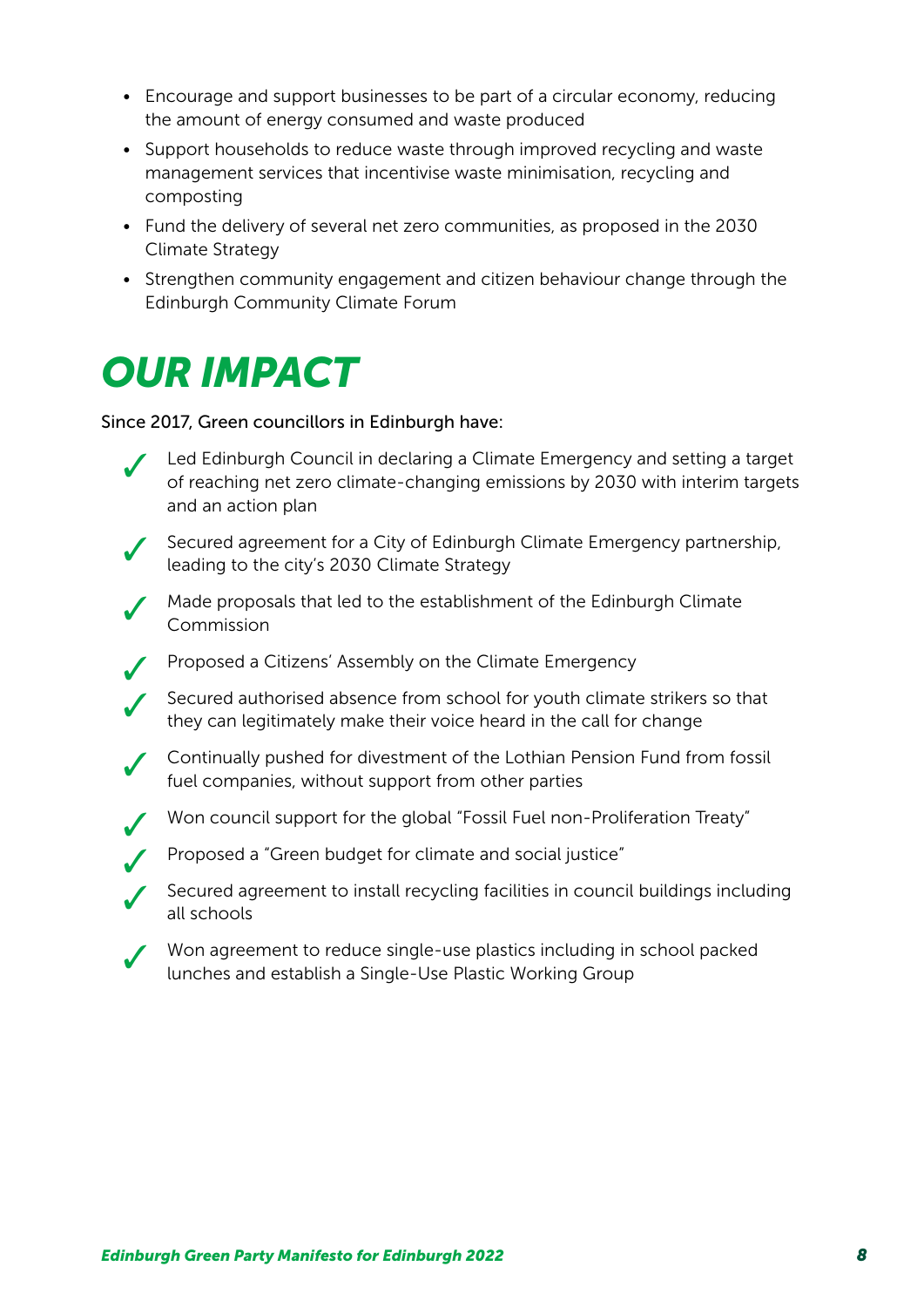

## <span id="page-8-1"></span><span id="page-8-0"></span>*Putting communities' needs first*

Edinburgh is too often a city where our communities feel alienated, cut off, and excluded, where it feels as if the council is making decisions about local people instead of genuinely engaging with them.

Edinburgh is also a deeply unequal city where many people do not have access to high quality greenspace and community facilities, and public spaces are too often being commercialised.

Edinburgh should be a city that puts decision making in the hands of local residents as far as possible. It should facilitate community building and community asset transfers, support thriving local economies and ensure people feel safe, supported and empowered in their neighbourhoods.

Edinburgh should be a place where people are connected through walking, wheeling, cycling and public transport to essential services, community facilities and high quality greenspace. As we recover from COVID-19, Edinburgh should be a place that prioritises spaces for community groups to gather and steward their local areas, strengthening some of the bonds that were rediscovered during national lockdowns.

### *OUR PLEDGES*

#### With more Green councillors elected, we will:

Ensure our streets are part of neighbourhoods and communities we can enjoy and be proud to call home by redesigning streets within our city to place the needs of people at the heart of our approach to transport and urban design and turn car-dominated places into spaces where people have priority

#### *Empower communities*

- Support community-led festivals and community events
- Develop a plan for better community use of our common-good assets and public spaces, and avoid the commercialisation of public spaces through clear limits on private events
- Encourage and support community groups to take ownership of land or buildings through community asset transfer by giving advice, funding, and sharing knowledge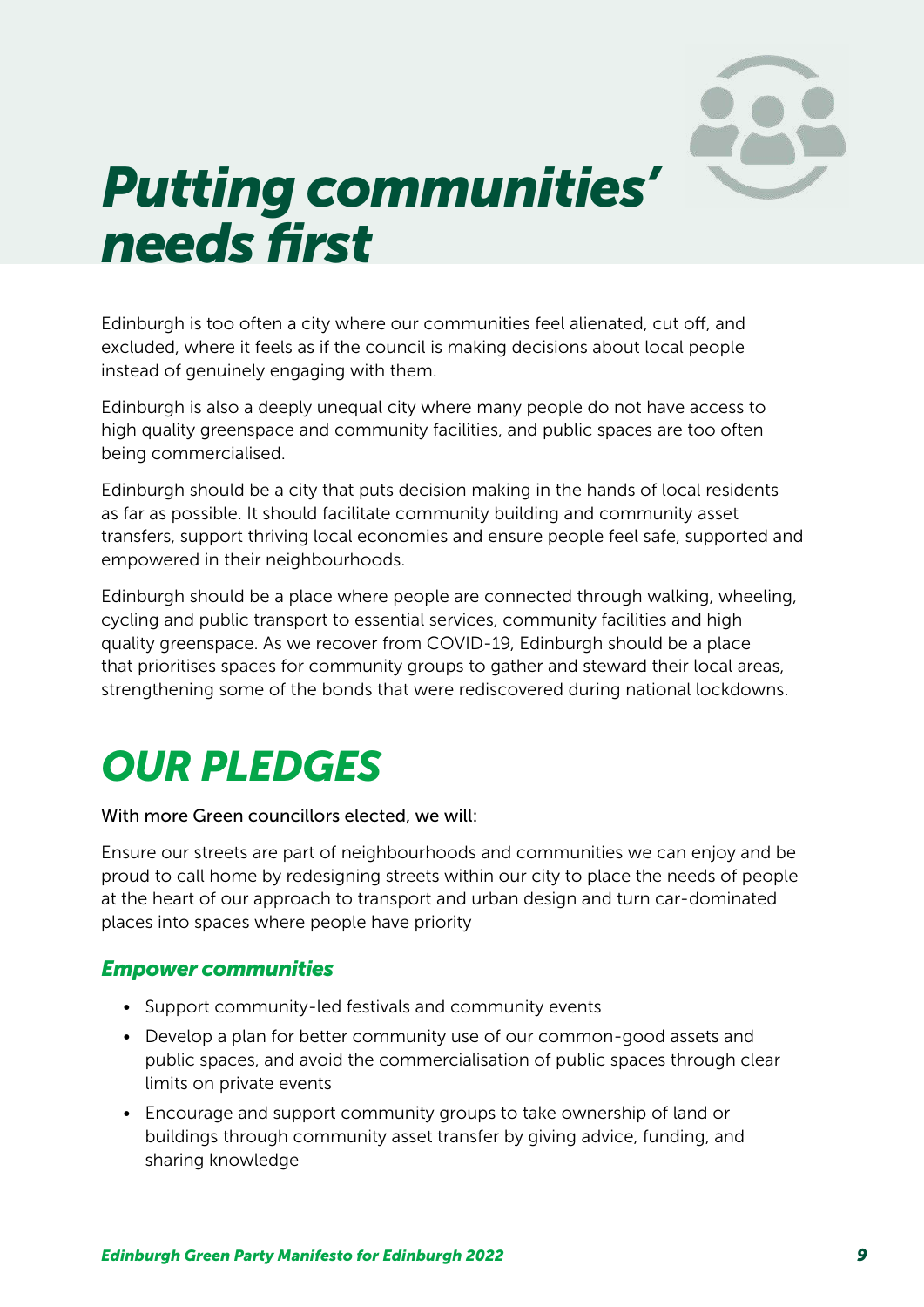- Extend participatory budgeting schemes, such as £eith Chooses, to every neighbourhood in Edinburgh with a target that 5% of the council's budget is delivered through this mechanism
- Review the council's engagement and consultation processes to give greater transparency and accountability for council decisions, and promote the council petitions process
- Support mutual aid groups and other community initiatives to end poverty, hunger and loneliness

### *Support community services*

- Ensure funds for youth work and community learning and development are protected from further funding cuts
- Ensure youth work services have access to indoor and outdoor spaces, and operate across the city, including in our less affluent neighbourhoods
- Open or refurbish public toilets where they are most needed, and ensure they are accessible to all
- Secure protection for our libraries because libraries are more than books: they can be community hubs connecting people to the internet, providing space for community meetings and events and adult education for lifelong learning
- Invest in public buildings, rather than selling them off for private use
- Support adult learning, including digital skills and access to digital devices, so digital exclusion is not a barrier to participating in communities
- Ensure our leisure centres and swimming pools are accessible and affordable for all local residents

### *Create people friendly neighbourhoods*

- Expand the "Playing Out" project to create car-free days on some residential streets to allow temporary children's play, street parties and similar initiatives
- Support community access to high-quality greenspace
- Take robust action to improve local neighbourhoods through a fly-tipping action plan, extra environmental wardens and robust action to tackle litter, graffiti, dog fouling and other local issues, including supporting community cleanups and pressing the Scottish Government for further powers if needed
- Improve bin collections and recycling with a recycling action programme and increased street cleaning carts in each neighbourhood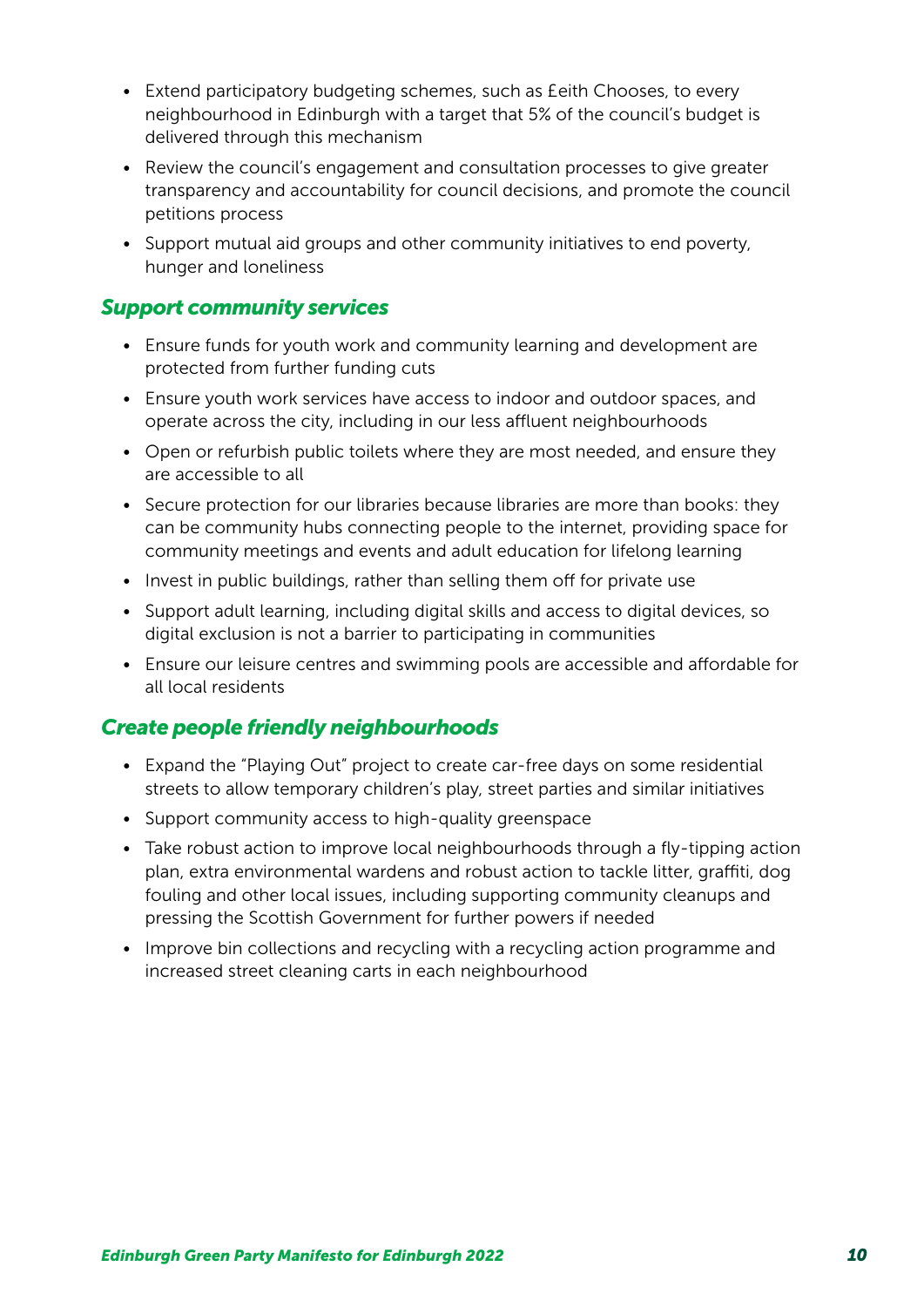### *OUR IMPACT*

Since 2017, Green councillors in Edinburgh have:



Continued to support and push for the expansion of participatory budgeting schemes such as £eith Chooses

Secured council support to push the Scottish Government to allow a community right of appeal in the planning system

◯ Pushed the council to accelerate the reopening of community centres following their closure during the pandemic

✓ Helped secure a new future for Gorgie City Farm including over £100,000 in funding and additional support



Pushed for the council's "City Vision" to focus on ending poverty and tackling the climate crisis

Pushed for greater transparency and accountability in the council's consultations with citizens and communities

✓ Sought additional support for community councils during the pandemic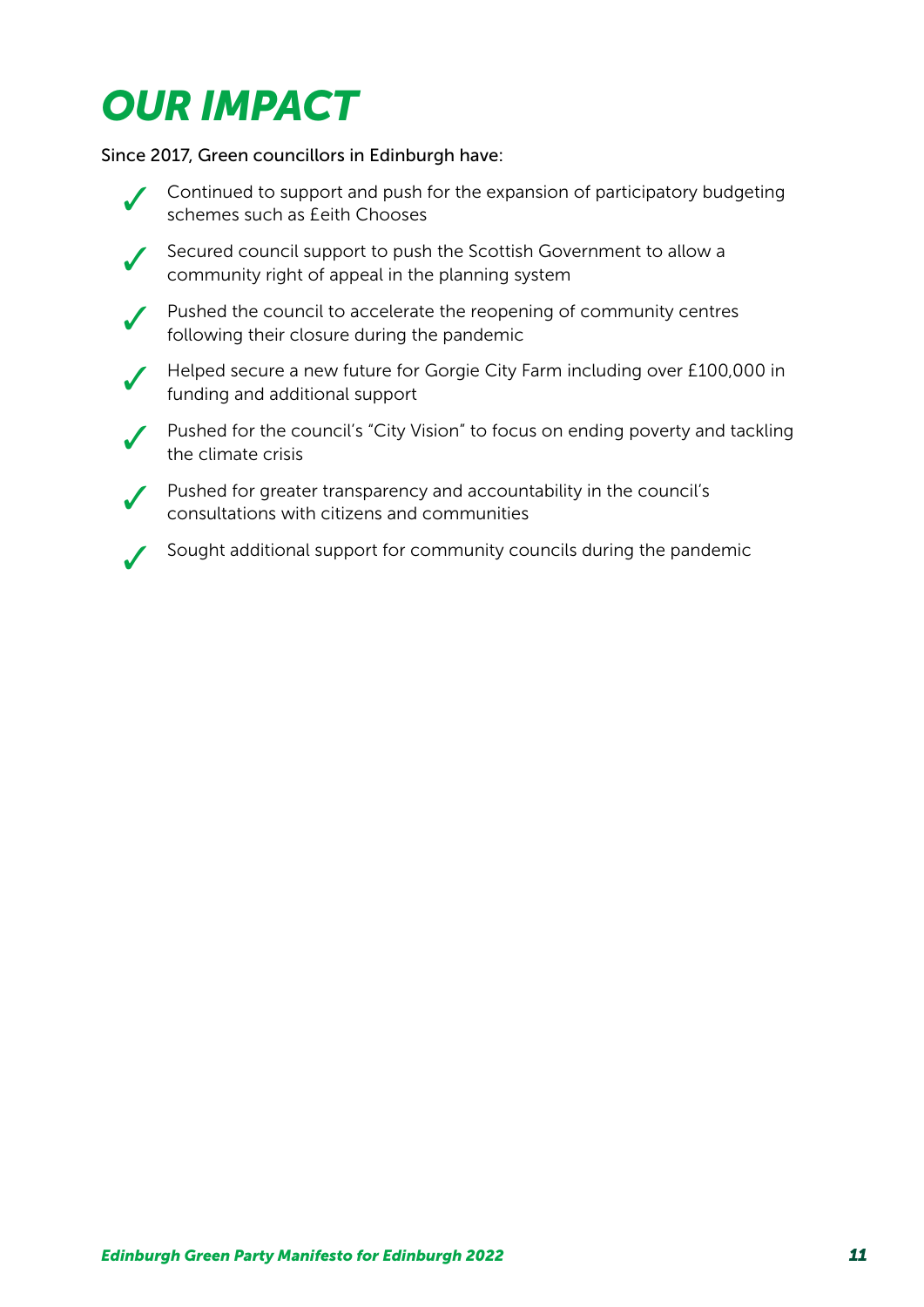

## <span id="page-11-1"></span><span id="page-11-0"></span>*Planning our common future*

Edinburgh is a place where the planning system has not helped deliver the city that communities want to see. With a huge influence on people's lives, wherever they live and work in Edinburgh, the current planning system too often allows high-carbon emitting, and car-dominated developments, and does not do enough to provide genuinely people-friendly places, affordable housing and to tackle poverty and inequality. We want to change this to deliver a net-zero carbon city, with clean air, where communities are supported and nature is protected.

Edinburgh should be a city with a planning system where local residents and communities are fully engaged in the decision-making process: where local people have the power to shape the developments in their local area; where their voice is listened to and respected ; and where they have more influence over decisions, and big developers have less. We also want the planning system to play its part in tackling the climate and nature crises and ending poverty, through reducing the need to travel, encouraging and enabling low-carbon travel and buildings, and ensuring delivery of genuinely affordable housing.

### *OUR PLEDGES*

With more Green councillors elected, we will:

### *Create a planning system with people at its heart*

- Support local place plans and development briefs, led by local communities, in order to "front-load" the planning system
- Undertake a review of the council's planning procedures, including notifications of applications and the council planning portal to ensure it is easy for people to see and understand information about proposed developments in their local area, and ensure they can comment and shape them as far as possible
- Review the council's planning enforcement processes to ensure that developers deliver on all conditions of their planning permission, and planning breaches are swiftly and effectively dealt with
- Push the Scottish Government for further reforms to the planning system to allow local residents more say in planning matters, including but not limited to a third party right of appeal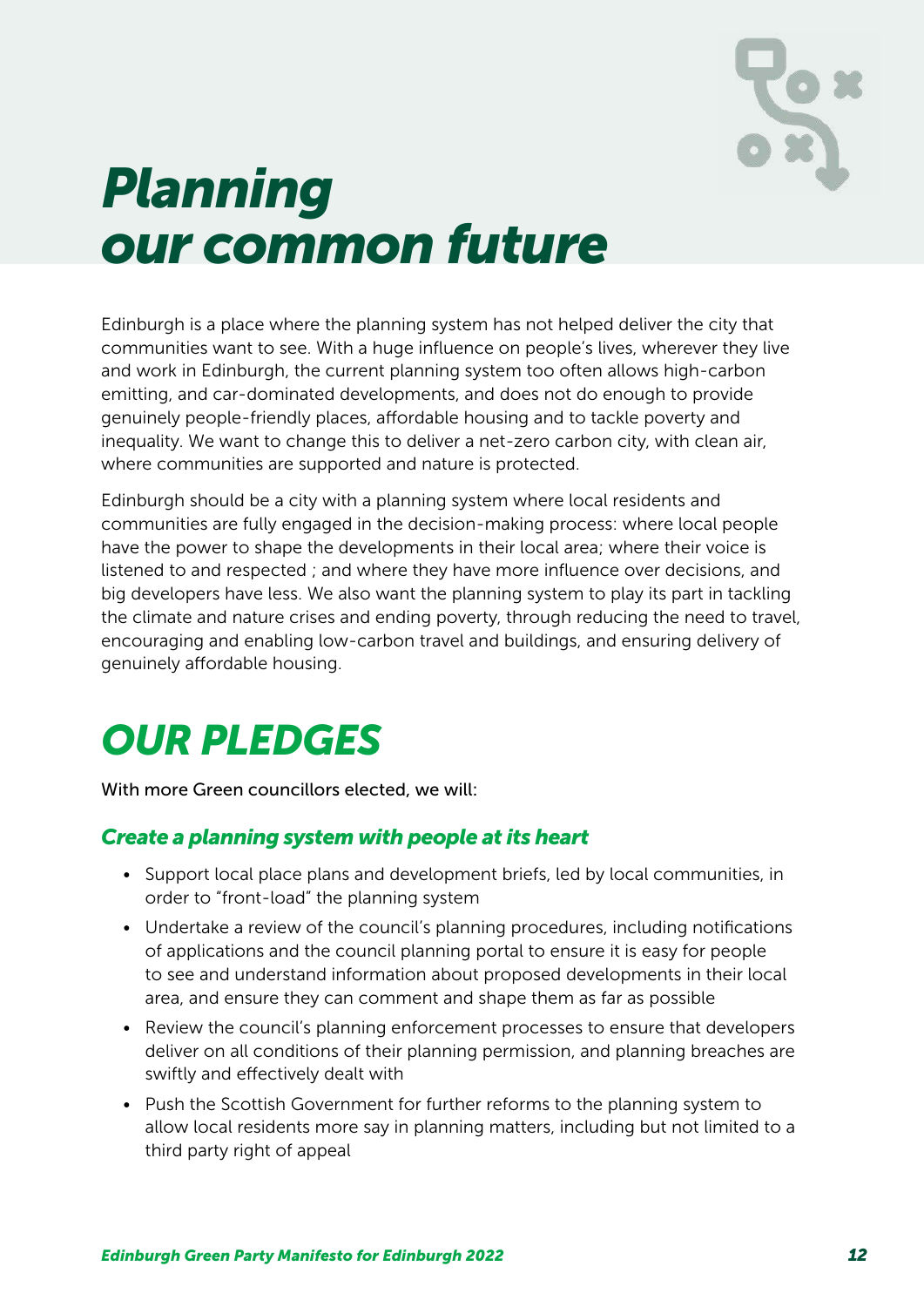- Establish four new neighbourhood panels to cover the four distinct Edinburgh neighbourhoods (North East, South East, North West, South West) and train the local councillors in those areas to determine those local applications which were previously decided at city-wide level. These neighbourhood panels would also consider non-planning matters of a local nature, for example local transport or environment issues
- Enhance and develop the planning training offered to community councils and other relevant community bodies, supporting them in their important role as consultees and representatives of communities

### *Create a planning and building standards system that helps to tackle the climate and nature crises and creates climate-resilient communities*

- Create more low traffic neighbourhoods and filtered streets, supporting the development of 20 minute neighbourhoods through place-making improvements such as seating, dwell spaces, green and play spaces, and planning to create 20 minute neighbourhoods in new development areas, reducing the need to travel and ensuring people can walk, wheel or cycle to most places they need to go
- Rule out new building on the precious green belt, introduce a much more robust policy to encourage brownfield development, including use of compulsory purchase powers where appropriate, and push the Scottish Government for further powers, such as a vacant land levy to tackle land banking
- Require all applications for new build development to deliver passivhaus or equivalent levels of energy efficiency, and push the Scottish Government to allow councils to use the building warrant process to deliver "consequential improvements" in existing buildings too
- Ensure the planning system plays its part in adapting to a world where climate change means more extreme weather events, ensuring our homes and businesses are resilient to flooding, working with nature whenever possible to manage flood water and preventing new developments in flood-risk areas
- Ensure the development of a city-wide network of traffic-free walking, wheeling and cycling routes, and a separate "green and blue network" of natural corridors and watercourses, which would also help to protect and enhance biodiversity and the natural environment
- Take a strategic and ambitious approach to delivering biodiversity enhancement through development across the whole of Edinburgh, by developing and promoting a local nature network that will link nature-rich places, create spaces and routes for people to enjoy and increase climate resilience. Ensure meaningful measures are taken to make development nature-positive and that these contribute to Edinburgh's nature network
- Ensure that planning officers and local councillors involved in planning decisions are supported with training to ensure they understand the long term carbon impacts of development, including the role of active travel and low-carbon travel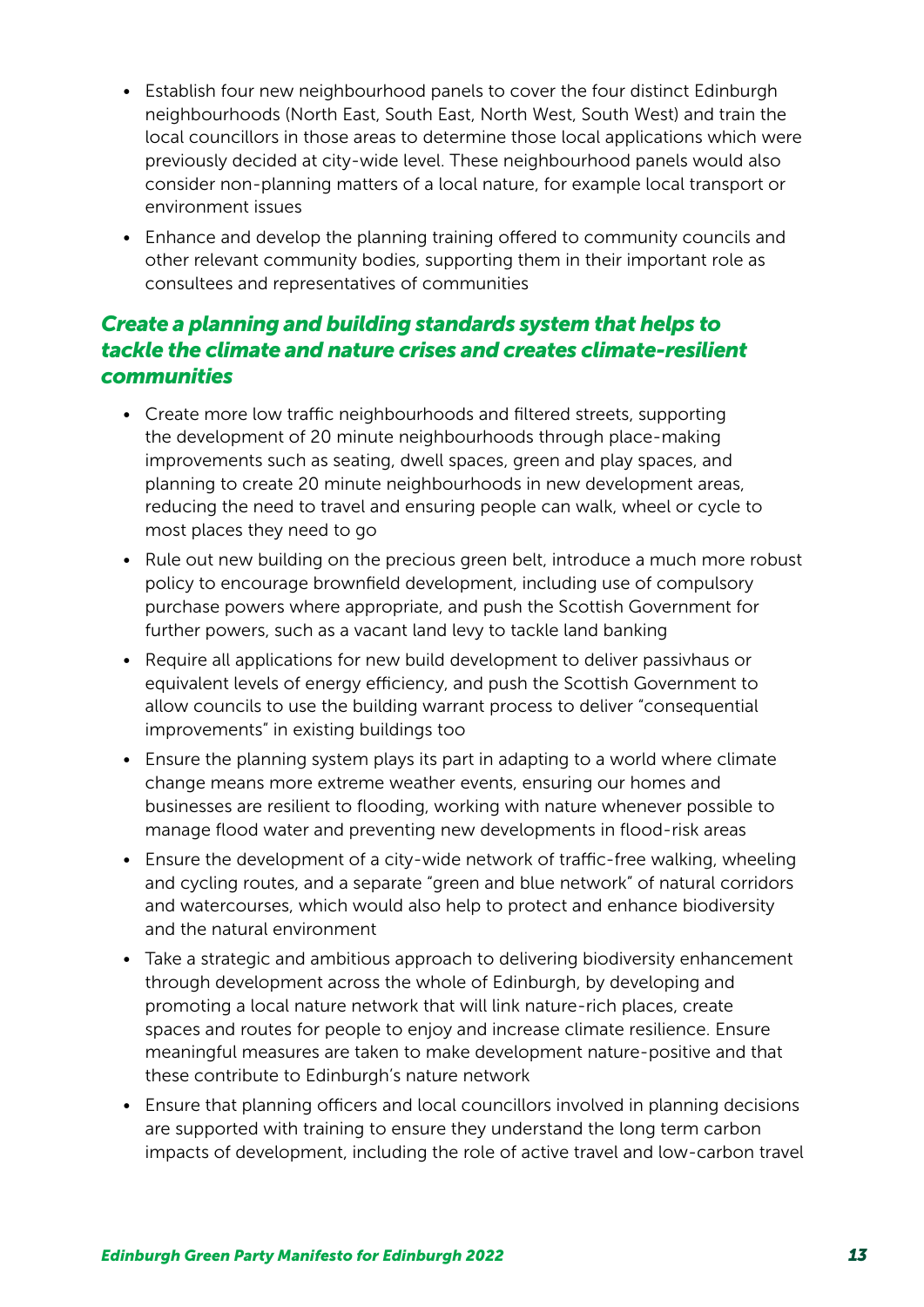- Explore ways to take the embodied carbon of a development into account in the planning process, in order to encourage retrofitting and re-use of existing buildings wherever practical, and strengthen policies on demolition so that the justification for demolition can be proven by the social good achieved though development
- Review planning policies on tree felling and tree planting, to ensure that trees are protected against removal wherever possible, and that new developments over a certain size must contribute towards nature-based solutions that sequester carbon
- Ensure the council takes an "infrastructure first" approach to developments, so they are designed and constructed with integrated and community shared lowcarbon heating, such as district heating networks

### *Create a planning system that helps to tackle poverty and inequality*

- Increase the proportion of affordable housing which developers have to contribute to 40%, and amend the definition to ensure it is genuinely helping those in the greatest housing need and is delivered on-site in all but exceptional circumstances
- Strengthen planning rules around purpose-built student accommodation to ensure that applications contribute to high quality and genuinely affordable housing
- Crack down on short-term holiday lets by setting the whole city as a short-term let control area, and setting a new planning policy against the loss of homes to other uses without delay
- Support the creation of a city which is vibrant, people-centred and beautiful
- Explore ways to ensure that derelict and neglected land does not blight areas, but is brought back into use, and support "meanwhile" uses such as temporary parks or greenspaces
- Review the council's planning guidance and street design guidance to ensure that good design, adequate high quality green spaces and high quality active travel infrastructure are promoted.

### *OUR IMPACT*

#### Since 2017, Green councillors in Edinburgh have:



Pushed for action on unregulated holiday lets, so the whole city will now be a short term let control area, and secured agreement that the council will publish guidance for developers and communities on short term lets

✓ Consistently stood up for local communities against big developers, alongside Save Leith Walk (Stead's Place), and at Happy Valley, Redhall House, the former Royal High School and countless other developments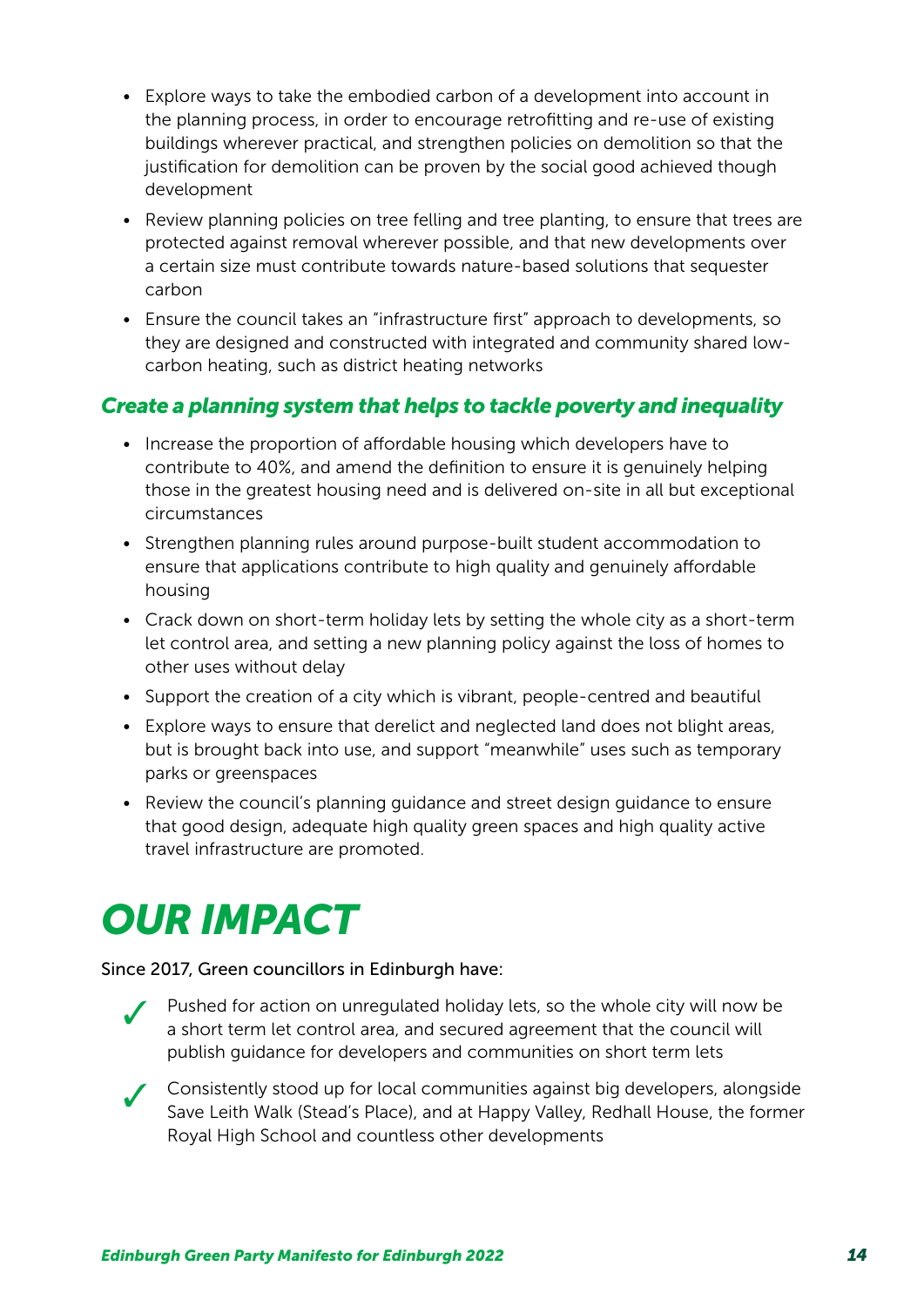Secured council agreement to consult on requiring all new buildings to be highly energy efficient, a policy which is included in the forthcoming City Plan

Pushed for all new developments to be more accessible for disabled people

Argued for affordable housing to always be delivered on-site and opposed developers who try to flout this rule

Fought to remove the red tape for those installing bike sheds in front or back gardens

Pushed for new developments to have high-quality cycle storage, and pushed the council to publish technical guidance to ensure developers know how to do this

Secured agreement that all councillors on the council's Planning Committee should receive carbon literacy training

Sought to ensure that "affordable housing" is genuinely providing housing for those on low incomes by securing an assessment of the council's policy and its effectiveness.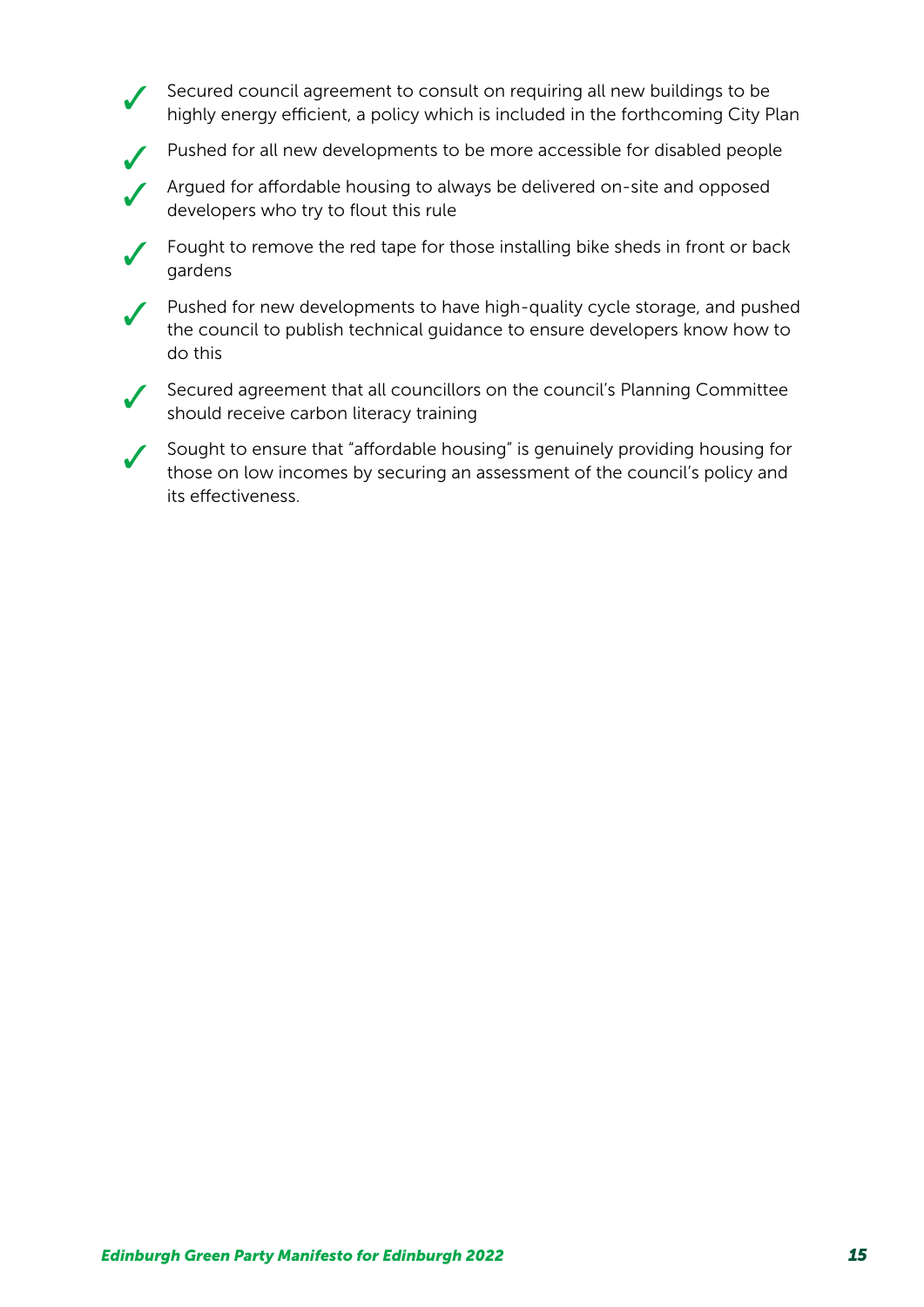

## <span id="page-15-1"></span><span id="page-15-0"></span>*Connecting our city*

Edinburgh is congested and polluted and many journeys by walking, wheeling and cycling are unappealing or unsafe because of road risks and hazards. Our transport system excludes many: disabled people, children and young people, and older people who too often find it difficult to get around our city.

Too many lives are lost or tragically altered on our roads, and the air pollution from transport and the physical inactivity that our transport system encourages is shortening lives and making us ill. Transport is the largest source of greenhouse gas emissions Scotland-wide and the second largest source in Edinburgh.

Edinburgh should be easy, safe and enjoyable to get around by walking, wheeling and cycling. Our public transport should be affordable and appealing because it's easy to get a bus, tram or train for part of the journey.

It should cost less and be more accessible and convenient to get around using low and zero carbon transport. People on lower incomes should be able to get around without worrying about the cost.

The air in Edinburgh should be cleaner with less pollution from vehicles. As more people choose to walk, wheel and cycle for more of their journeys, our residents' health will benefit.

### *OUR PLEDGES*

With more Green councillors elected we will:

#### *Help more people to get around safely using sustainable transport*

- Ensure the council is fully resourced to deliver its transport strategies (City Mobility Plan and City Centre Transformation) while making any necessary adjustments to these strategies to allow for post-pandemic travel patterns and needs in Edinburgh
- Bring forward a new action plan to achieve Vision Zero eliminating deaths and serious injuries on Edinburgh's roads and footways
- Overhaul the process of consultation, engagement, design and delivery of walking and cycling infrastructure so that projects can be delivered in a suitable timescale, incorporating local expertise, and pushing the Scottish Government to speed up reforms to streamline processes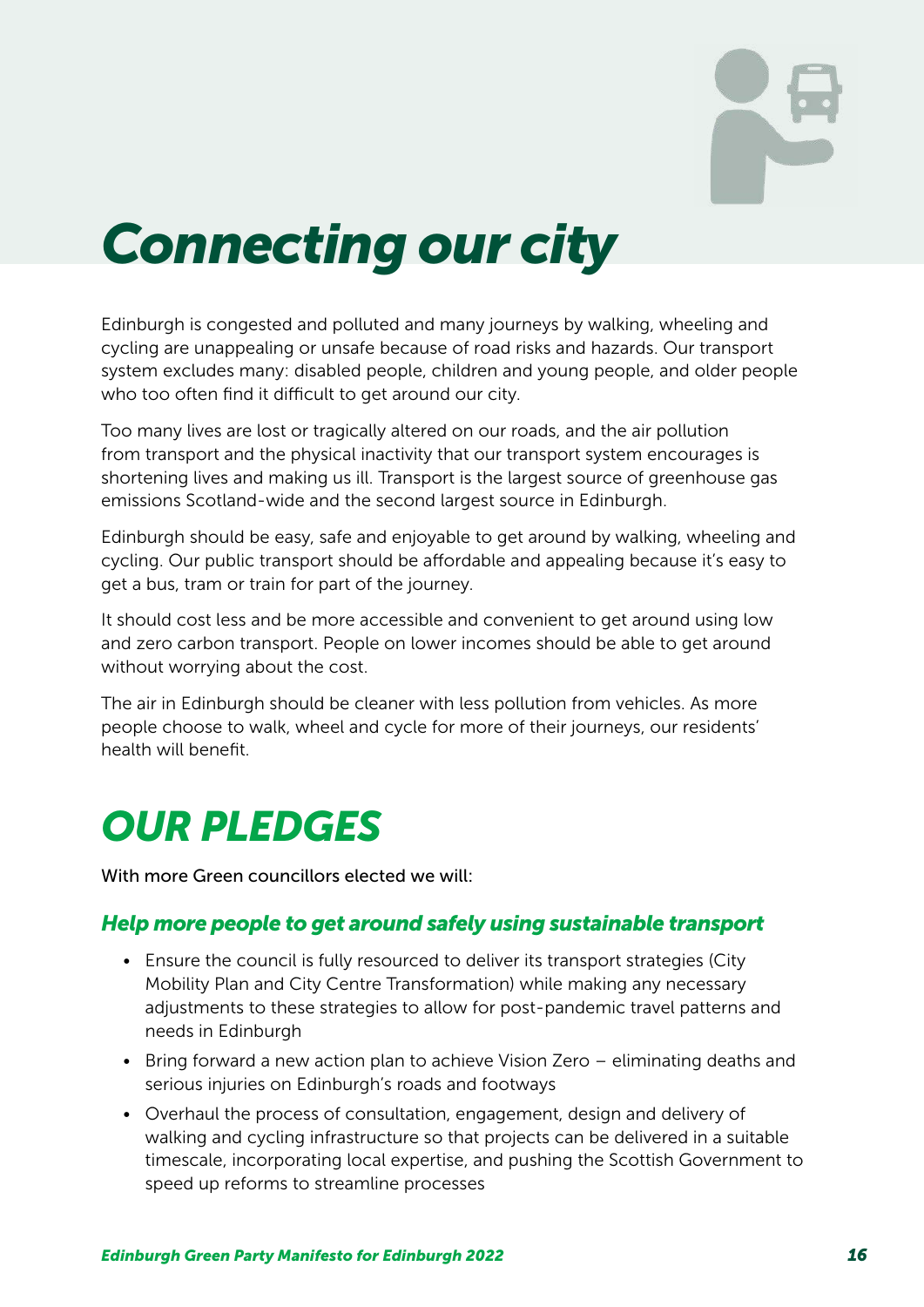- Maintain the A-board ban and reduce, remove and prevent other kinds of street clutter such as goods for sale on pavements, utilities structures, temporary and permanent road signs and unnecessary bins
- Ensure the sustainable transport hierarchy, with pedestrians given the highest priority, is respected throughout all council policies, for example by widening pavements, creating longer pedestrian crossing times and reduced waiting times, creating new raised tables across residential side streets and changing the priority from driver to pedestrian at signalised crossings
- Continue to ensure the council works collaboratively with organisations such as Transport For All and the Edinburgh Access Panel, actively engaging them to improve the council's equalities assessments and in a creating a revised street design manual which meets the highest standards such as Cycling By Design
- Review school travel plans and create safe routes to school so that every child who lives within two miles of school is able to walk, wheel, scoot or cycle safely, including support for walking buses and bike buses
- Create a plan for a fully connected, city-wide 500km segregated cycle network which will enable safe travel by bike on main, direct routes
- Put in place a comprehensive maintenance plan to ensure the network is welcoming and usable, including tackling the pothole scourge and ensuring that active travel infrastructure is built into road maintenance work.
- Commit to a new and affordable bike hire scheme for Edinburgh, with a range of options including e-bikes and adaptive bikes, alongside support for bike ownership especially amongst all young people, and bike skills training, particularly for those who tend to be least likely to try cycling
- Expand Edinburgh's successful scheme of on-street bike storage, providing more hangars to meet demand, and continuing the programme to install more good quality bike parking across the city
- Review both capital and revenue spending on transport using a gender budgeting approach and focusing on sustainable forms of transport, while retaining our commitment to spend at least 10% on cycling

### *Focus on improving public transport*

- Following on from the success of free bus travel for under-22s, explore the potential to introduce a free public transport pilot in the city
- Push the Scottish Government to improve the National Entitlement Card (NEC) application process to ensure it is as accessible as possible, in particular to extend the current three year period of validity for people with chronic or degenerative conditions, and to extend NEC eligibility
- Work with partners including Lothian Buses, to significantly improve the accessibility of our public transport networks, including improved provision for wheelchair spaces on buses and audio relay
- Improve and expand Park & Ride sites and introduce free, high-frequency bus services between them and the city centre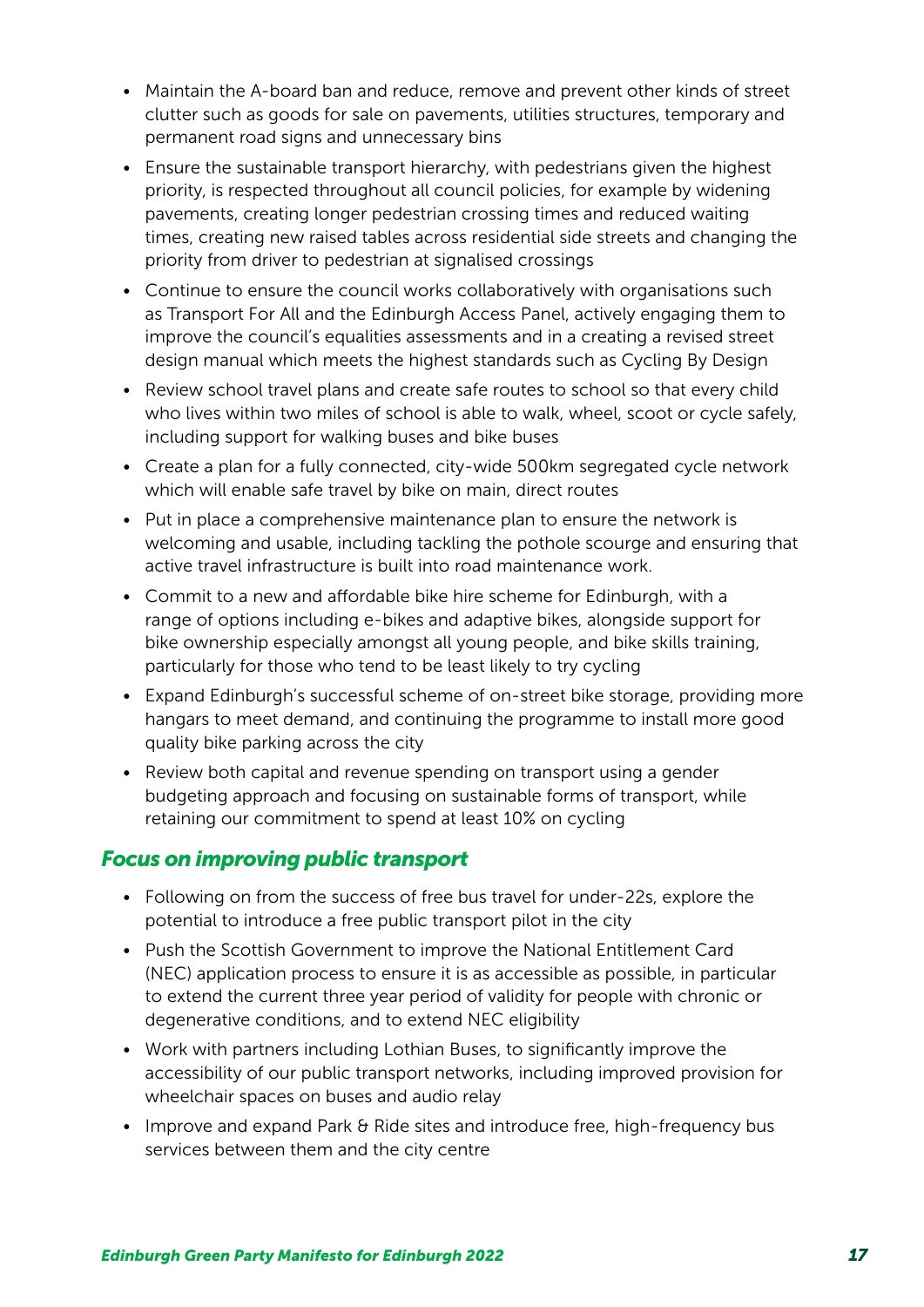- Build on the success of the first tram line by extending and creating a tram network, completing sections with Parliamentary approval without the loss of green nature corridors, and evaluate further extensions including the feasibility of the South Suburban Railway line and other light rail or rail network extensions, subject to business cases
- Carry out a strategic review of the public transport network, increasing the integration between walking, wheeling, cycling and public transport including the use of Mobility as a Service (MaaS), and consult on additional measures to improve the accessibility, reliability and speed of the public transport network
- Extend bus lanes and expand bus lane hours, to improve bus journey times and reliability, and increase bus lane enforcement, while pressing the Scottish Government for powers to use on-bus cameras for enforcement
- Work with disabled people and other bus passengers to make bus travel accessible and convenient, carrying out a review of the accessibility of all bus stops, shelters and displays, and delivering the recommendations to ensure public transport is as accessible as possible
- Continue with reform of the council's arms-length transport organisation to achieve more integration between buses, trams, and other forms of public transport, and ensure that Lothian Buses and Edinburgh Trams remain in public ownership
- Support the complete transition to electric vehicles for public transport
- Integrate different kinds of sustainable transport with ticketing, travel and logistics hubs including e-cargo bikes, and make it easy to take bikes on buses and trams
- Respond to changes in the regulation which may allow e-scooters or other technologies in the future, while always prioritising marginalised groups and the sustainable transport hierarchy

### *Tackle unsustainable car-centric culture and reduce car kilometres by at least 30% by 2030*

- Take measures to manage demand, including a commitment to no new road building, and a review of traffic modelling and analysis to favour a demand management approach instead of designing for current or forecasted increased traffic
- Draw up a circulation plan for the city, which will provide dedicated street space for sustainable modes of transport, taking inspiration from cities such as Ghent
- Consult on and introduce a congestion charging scheme
- Consult on and introduce a workplace parking levy, and lobby the Scottish Government to extend levy powers for councils to include other non-residential parking spaces
- Create an action plan to reduce overall car parking spaces in the city each year while extending the controlled parking zones, and support conversion of parking spaces to green corridors, green spaces, pocket parks and play areas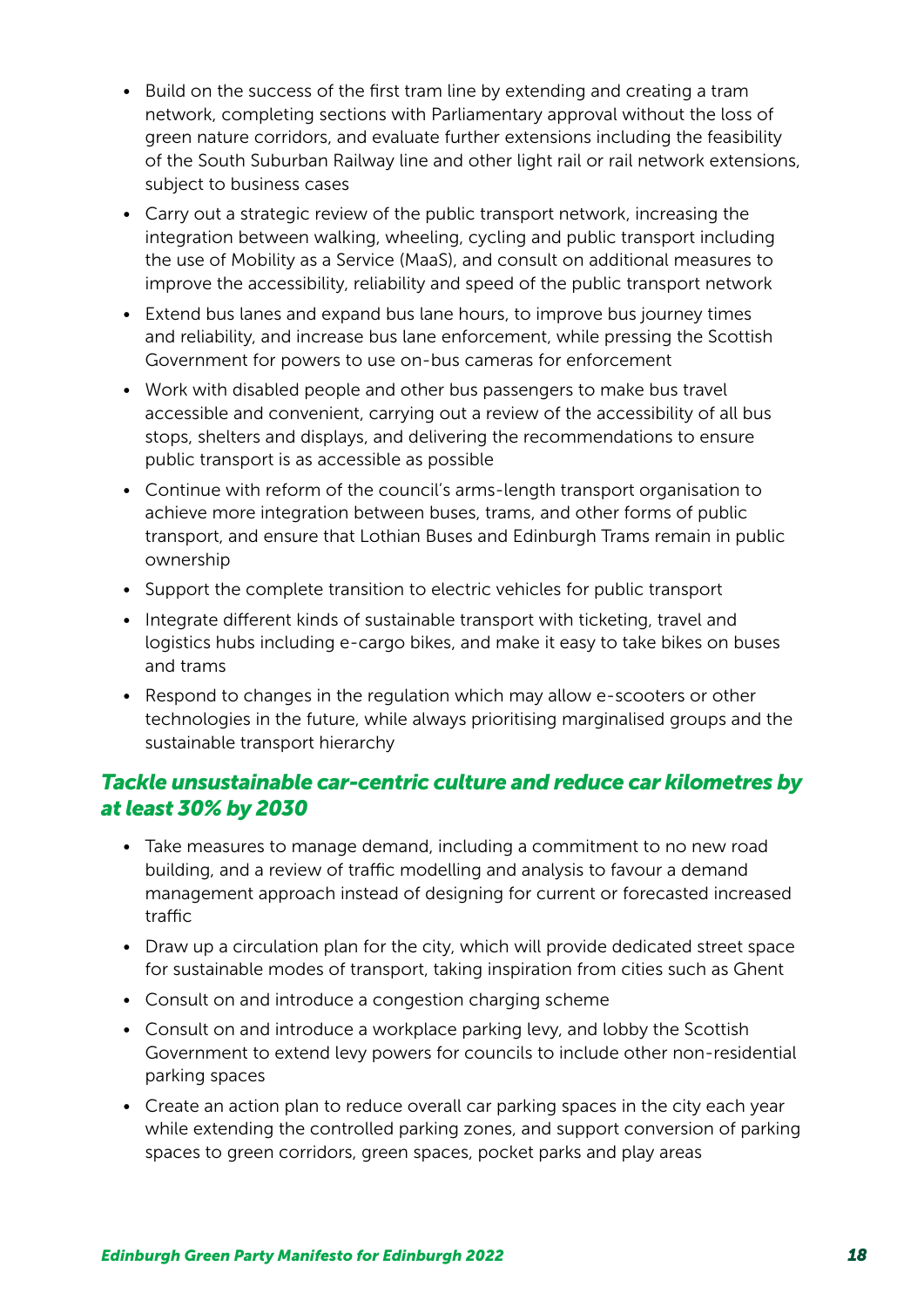- Fully implement enforcement powers to tackle pavement parking through a focus on movement, mobility and independence, and push the Scottish Government to extend those powers and close the loopholes in the legislation
- Review the price of car parking, considering the true cost of the most polluting vehicles and the relative cost to park bikes and e-bikes
- Continue to reduce vehicle speeds by reviewing more speed limits across the city and by working with partners to increase driver compliance
- Review the council's process for blue badge applications to make it fully accessible, and rapidly roll-out electric charging points for EV motability vehicles
- Create a new air quality action plan to replace the existing plan which is over a decade old, including introduction of a zero emission city centre and local town centres within Edinburgh while pushing the Scottish Government for more urgent and bold action on air pollution frameworks for local councils
- Enable availability of electric charging throughout the city
- Empower residents through digital solutions to report problems including pavement parking, engine idling and speeding, and ensure the council and its partners can react swiftly and effectively
- Work with partners to integrate non-private car vehicle transport options in Edinburgh and to make them easier to access, including through the expansion of "tap tap cap" or other integrated charging

### *OUR IMPACT*

#### Since 2017, Green councillors in Edinburgh have:

- Changed the process for road resurfacing to ensure footway widening and segregated infrastructure is considered by all projects, which resulted in examples such as a new cycle path at Jock's Lodge
	- Campaigned for change where there have been fatalities or serious injuries, including Portobello High Street / Sir Harry Lauder Road where two cyclist fatalities have sadly occurred

● Von backing for safer cycling to school, both through support for volunteers who organise "bike buses", and successfully calling for cycle lanes to schools along key corridors



✓ Called for a review of the council's policy allowing goods to be displayed for sale on pavements which is an accessibility issue



Proposed and had the council carry out a consultation on longer and standardised hours for bus lanes and pushed for stronger bus lane enforcement

Won support to adopt "Transport For All" pledges which will improve accessibility in all transport projects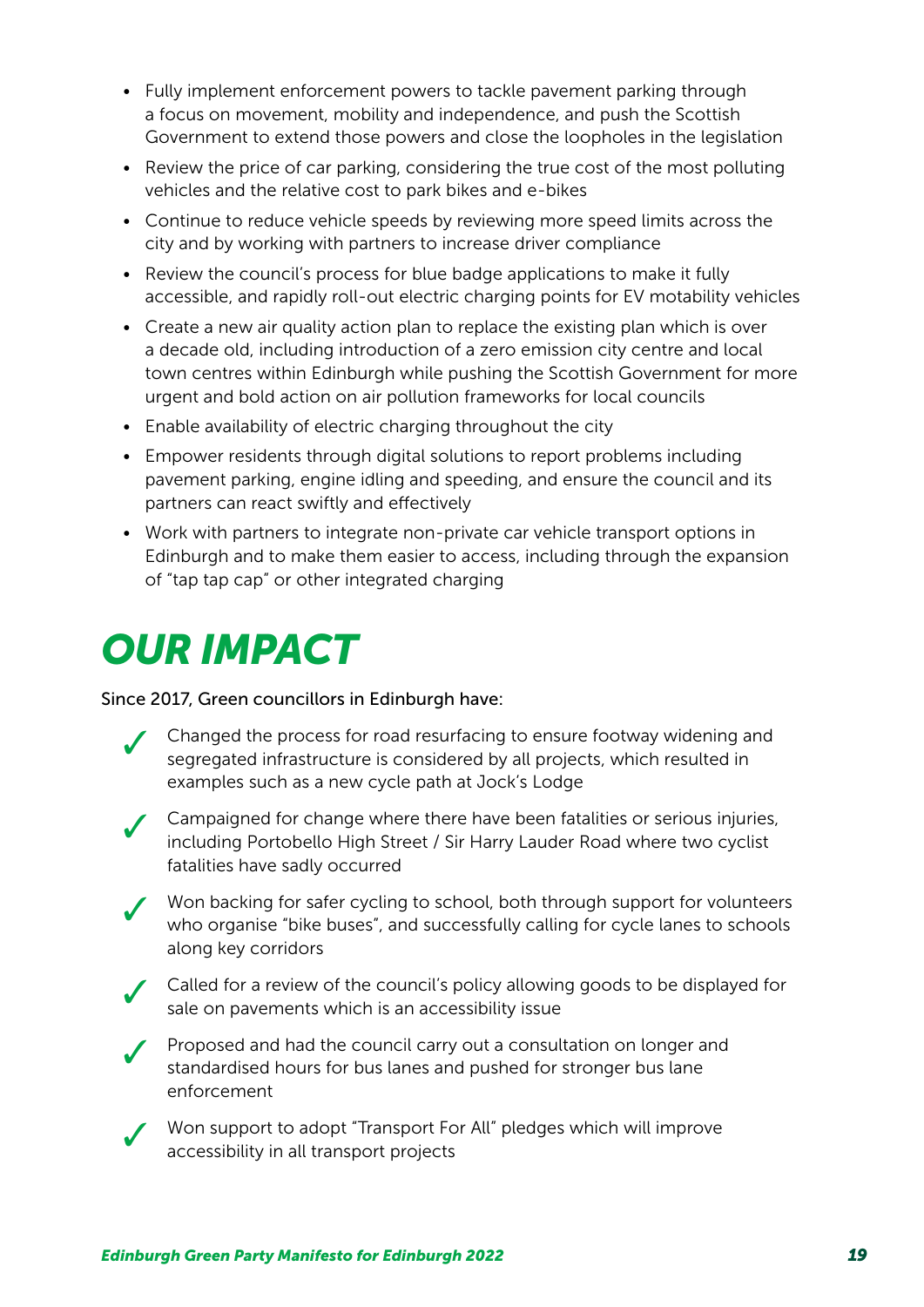Called for and got agreement for a new Road Safety Action Plan with a commitment to Vision Zero



Changed the focus of road safety campaign spending to target driver behaviour and awareness

● Got agreement to create a new Air Quality Action Plan, to replace the one which was over a decade old

✓ Campaigned to scrap the Sheriffhall roundabout project and invest the capital into projects for walking, wheeling, cycling and public transport.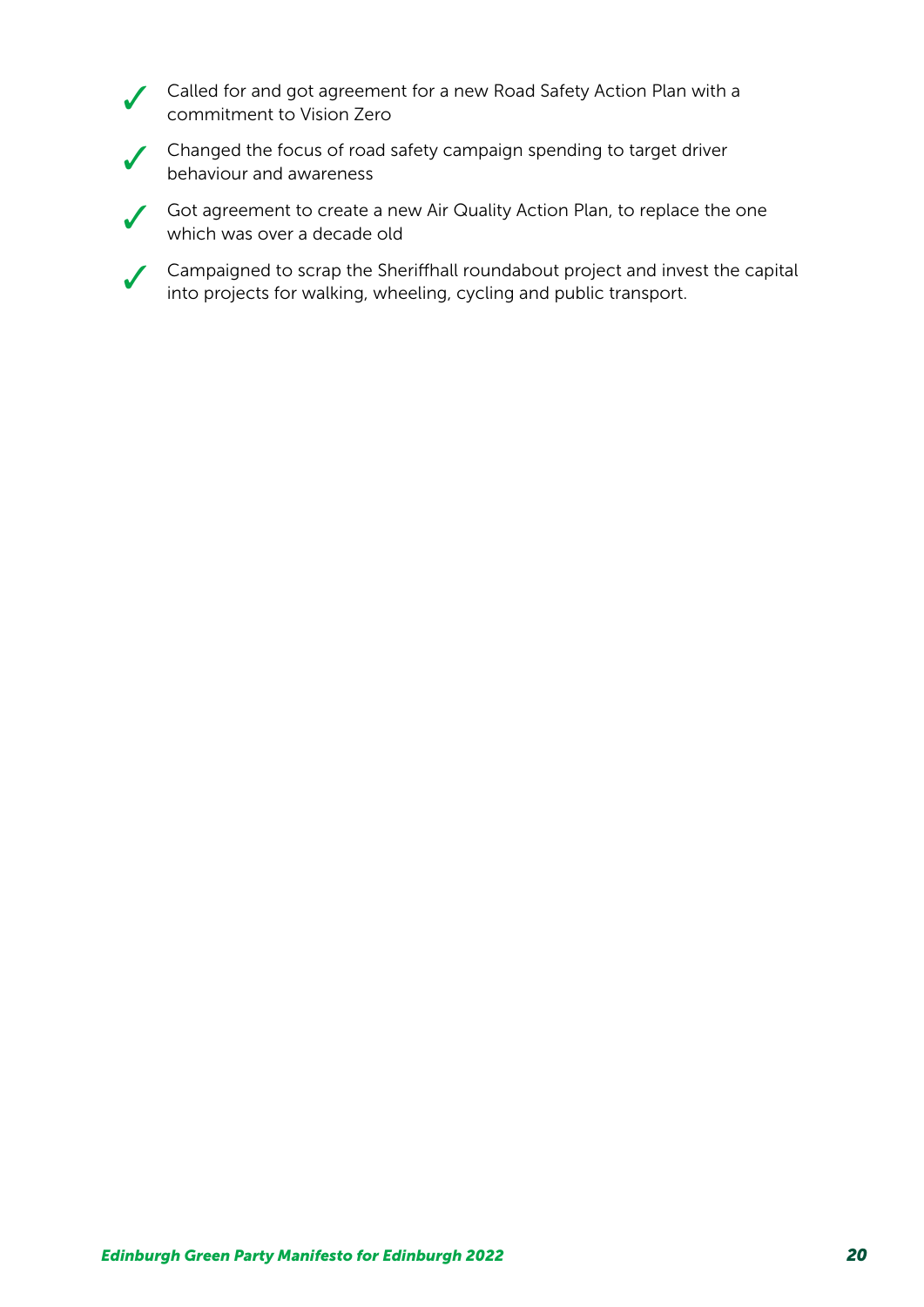

## <span id="page-20-1"></span><span id="page-20-0"></span>*Securing warm, safe homes for all*

Edinburgh is facing a housing crisis. Good housing is key to our health, wellbeing and security, yet rents have rocketed by 40% in the last decade whilst standards have declined. Homelessness is increasing and scarce housing stock is becoming saturated in "luxury" markets, student developments and holiday lets. Underpinning this is a broken attitude towards housing which views houses as commodities and profit-making ventures, not homes where people live and build communities. People are struggling to pay rent for housing which is hard to heat, poor quality and often unsuitable for their needs, or they are priced out of living in Edinburgh altogether.

Edinburgh should be a place where we view houses as homes and the foundation of our communities, which allow people to live affordably and sustainably, instead of commodities. There should be good quality homes that are affordable to rent or buy, easy to keep warm and suitable for people's needs. We need greater control and intervention in the market to crack down on bad landlords, limit the number of holiday lets, and improve standards. It should be easier for people to make their homes more energy-efficient and accessible. We advocate for more social housing, including exploring options to bring care homes and student housing into social ownership, and we support alternative models of housing such as co-operatives.

### *OUR PLEDGES*

With more Green councillors elected, we will:

#### *Tackle fuel poverty and cut climate emissions in our homes*

- Establish a comprehensive and fully funded "Edinburgh Heat and Energy Efficiency Strategy" (EHEES), to assist and enable building owners and tenants to improve the fabric of their buildings and decarbonise their heating, with an aim of retrofitting at least 100,000 homes across the city by 2030, and continue to make the case to the Scottish Government that they must provide sufficient funding to deliver this
- Revitalise Energy for Edinburgh, the council's energy services company, with a new role to deliver retrofit and heat decarbonisation under the EHEES, and in particular to expand on the existing work of the mixed tenure improvement strategy and explore innovative mechanisms such as Heat as a Service and community asset ownership to drive down emissions and fuel poverty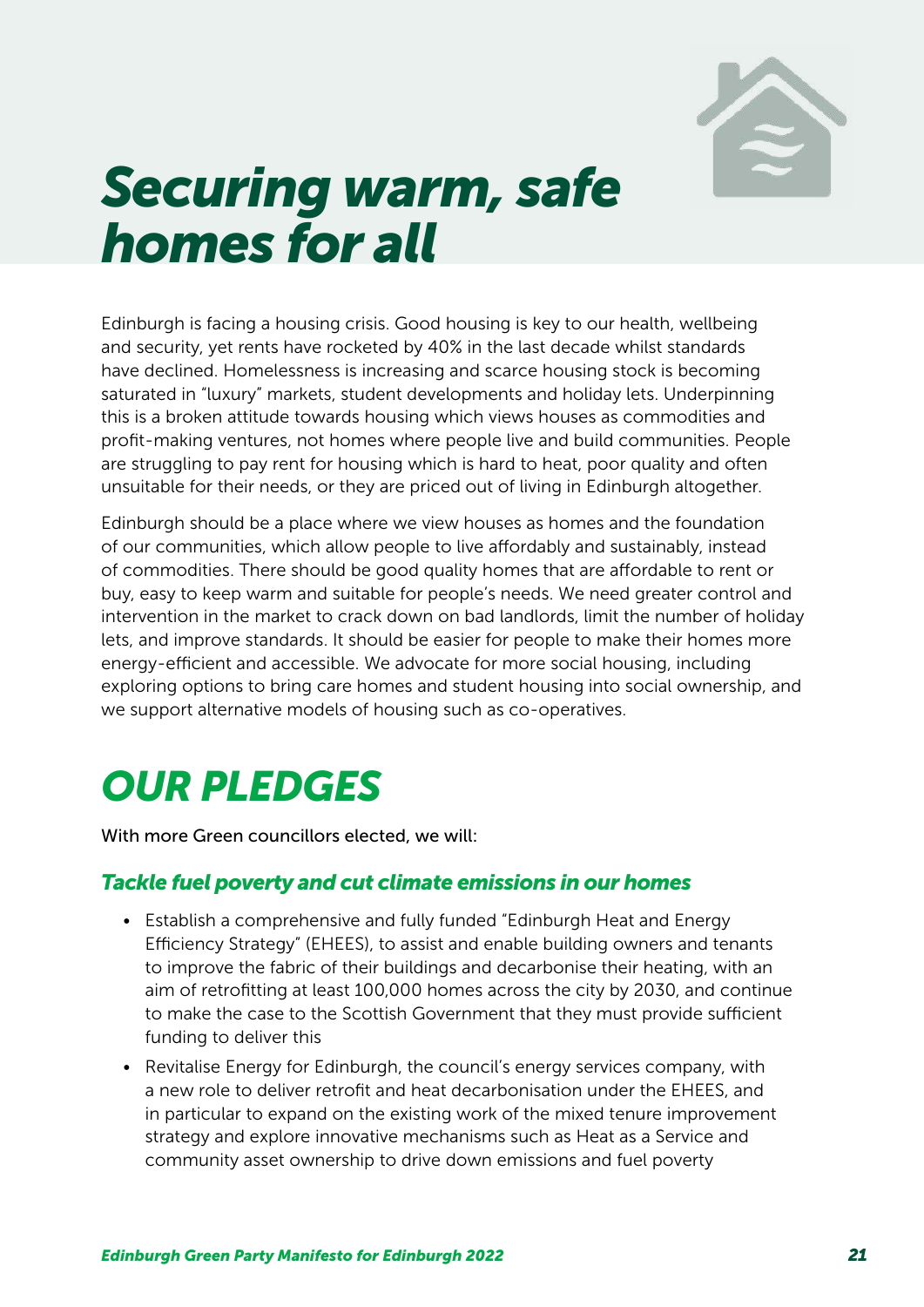- Expand support for district heating networks, and require new developments over a certain size threshold to incorporate district heating
- As part of our commitment to a just transition, ensure that retrofit and heat decarbonisation is easy and affordable for everyone and that the costs for those in fuel poverty are met in full
- Expand and scale up the existing area-based energy efficiency schemes to include heat decarbonisation, and target these schemes at areas of the highest deprivation
- Work with the Scottish Government to ensure a minimum energy performance certificate grade C for all homes at point of sale or rental from 2025, with a target backstop date of 2030 for all properties, including those in mixed tenure blocks
- Expand and build capacity for advice and support, working with third sector partners and others to ensure clear, appealing customer journeys and support the creation of local advice and collective purchasing cooperatives, such as Loco Home Retrofit in Glasgow

### *Support tenants in the private rented sector*

- Challenge bad landlords in the private rented sector by establishing an "Edinburgh Tenants' Charter" to raise awareness of existing channels for tenants to challenge bad practice, informing tenants and landlords of their rights and responsibilities, especially in relation to rent increases, repairs and adaptations
- Push the Scottish Government to give councils powers to introduce private sector rent controls as soon as possible and, when realised, use those powers to their fullest possible extent
- Advocate for tenant unions and support ways to strengthen their hand in negotiations with landlords and letting agencies

### *Support tenants in the social rented sector*

- Establish a council housing investment strategy and fund to drive improvements to the council's existing housing stock, with an aim that every council home will achieve the Energy Efficiency Standard for Social Housing (EESSH) by 2030, two years earlier than planned
- Aim to freeze or reduce council rents, if this can be achieved while ensuring the council housing investment strategy is delivered on time and on budget, and make a council house tenant pact in collaboration with tenant groups to guarantee no rent increases above inflation for five years
- Review the council's evictions policy and the support given to tenants, with the aim of ending the eviction of council tenants for rent arrears, and further reducing the overall level of evictions from council properties
- Undertake a review of the systems the council uses to manage applications for social housing and ensure these are accessible and easy to use, including for users without internet access
- Support tenant groups to engage with relevant issues relating to their tenancy, including via existing or newly formed tenant unions where appropriate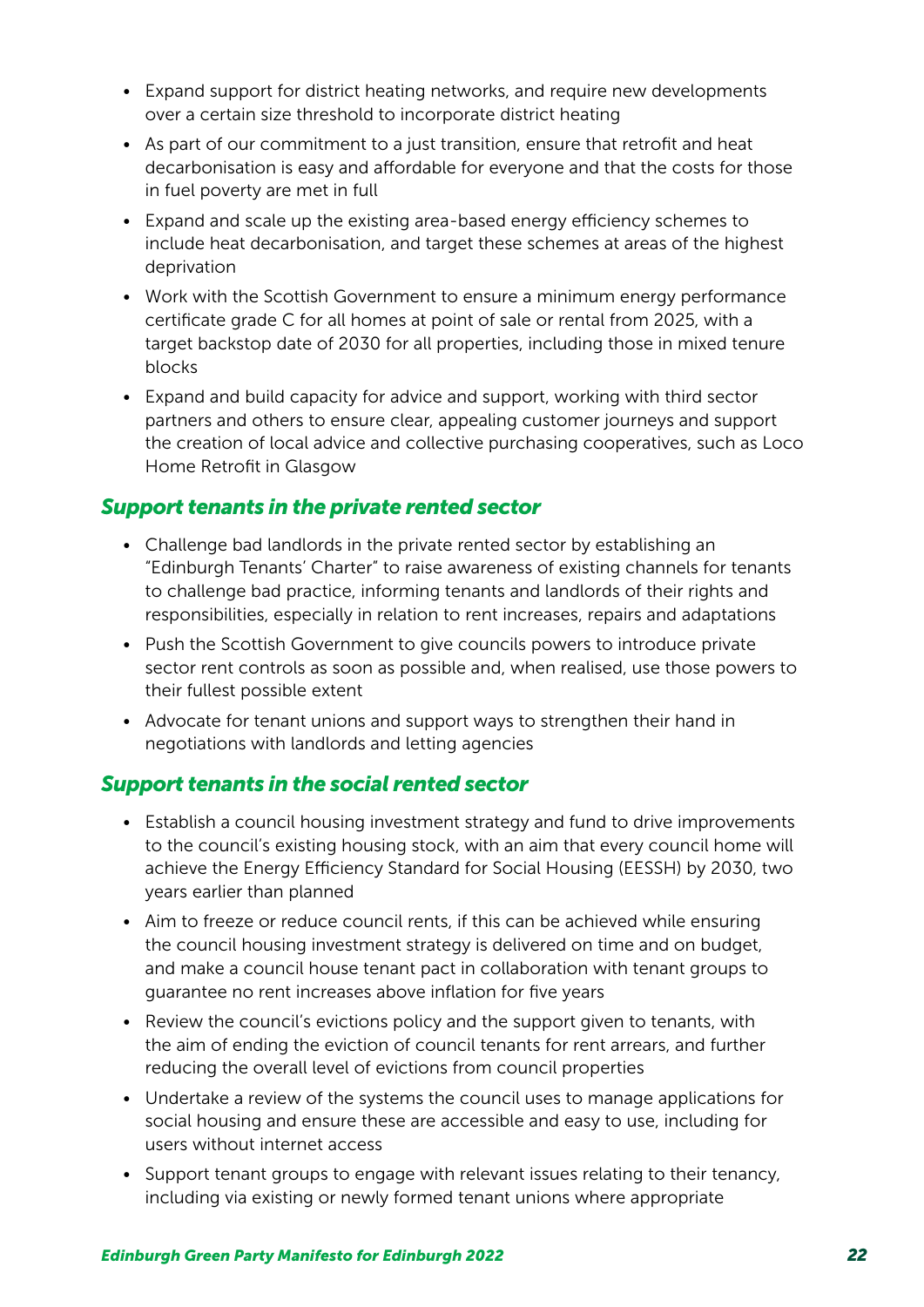### *Improve the housing supply so that it better meets our needs as a city*

- Take firm action against unregulated holiday lets, by implementing a short-term lets control area across the whole city as soon as practicable, introducing a licensing regime as soon as the council has powers to do so, and restricting the number of holiday lets where this has an impact on housing supply
- Establish an "Edinburgh Empty Homes Strategy" to bring empty homes back into use, and push the Scottish Government for further powers to ensure the council can achieve this
- Set a target and publish a fully costed action plan to build 20,000 socially rented homes within the next council term, and push the Scottish Government to make the grant funding available to deliver this
- Push the Scottish Government for further powers to allow councils to deliver genuinely affordable housing, such as the power to buy land at existing use value, and powers for a vacant land levy to tackle land-banking
- Support action to drive up standards in new-build housing, designing homes which are accessible and easy to adapt for independent living

### *Tackle homelessness*

- Establish a homelessness prevention strategy to work with landlords and offer tenants support to enable them to stay in existing tenancies, wherever appropriate, including specific action on tackling "hidden homelessness"
- Expand the "Housing First" model to provide permanent housing to those experiencing homelessness, wherever appropriate
- Undertake a review of the council's current stock of temporary accommodation, publish the results and a costed timetable to end the use of B&Bs and other unsuitable accommodation for people in temporary accommodation
- Undertake a full review of the council's homelessness services and put an action plan in place to simplify the process of applying for temporary accommodation; ensure everyone can access the help and support they are entitled to on first contact, and implement in full the recommendations of Shelter Scotland's 2021 report, "Edinburgh's Housing Emergency"

#### *Support homes for all*

- Use the planning system to require developers to deliver 40% of housing as genuinely affordable housing, and review the definition of "affordable housing" in planning policy to ensure it genuinely meets the needs of those on low incomes
- Seek to support alternative models of housing provision, including housing cooperatives and co-housing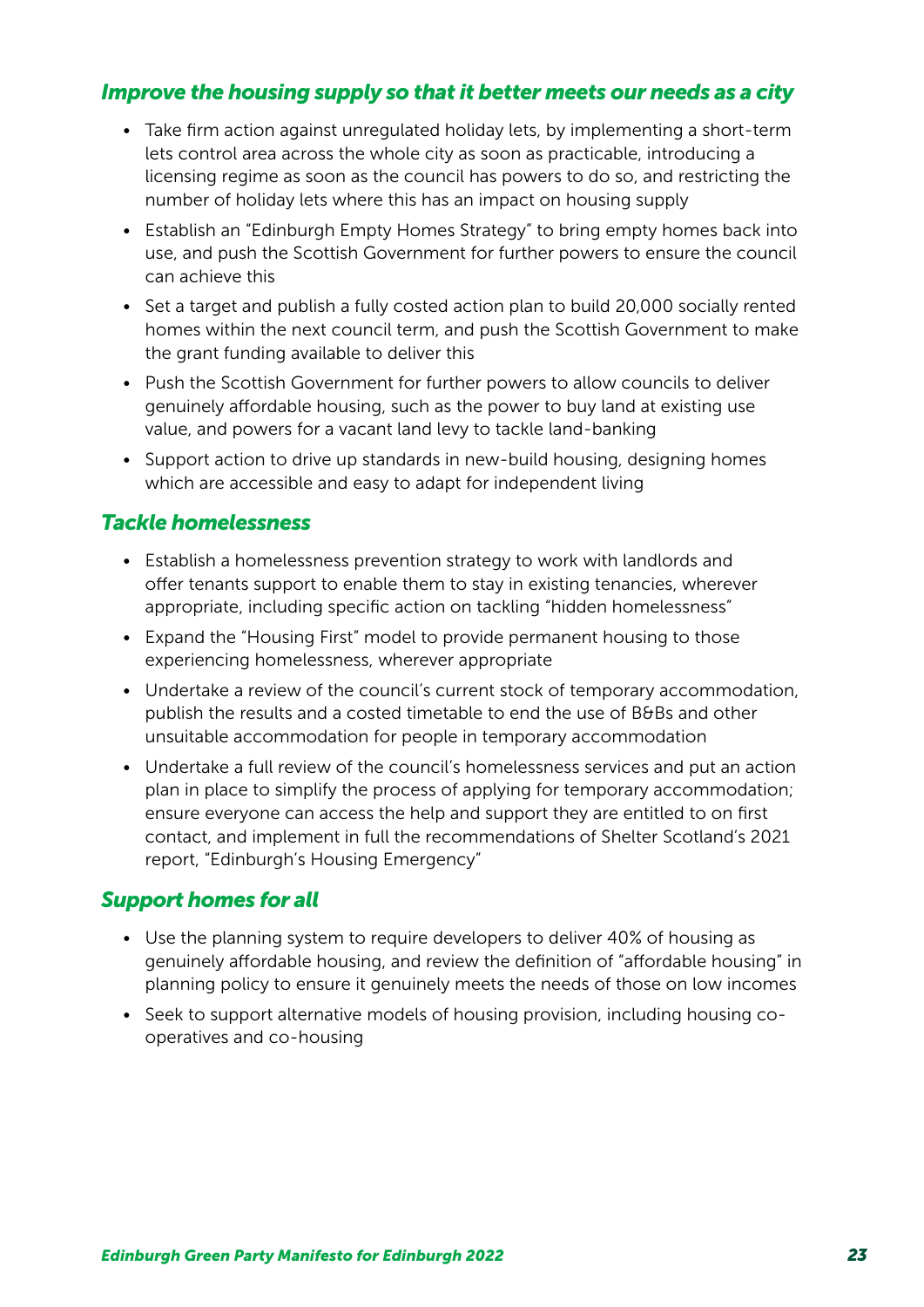### *OUR IMPACT*

Since 2017, Green councillors in Edinburgh have:



Taken the strongest stance on unregulated holiday lets, ensuring the council's position was clear and unequivocal, and that the whole city will now be a short-term let control area

✓ Secured a commitment to ensure all new buildings in the city will be very lowcarbon, which will come into force once the new City Plan is approved



Supported alternative models of housing including co-housing and housing co-operatives



Worked with other parties to deliver a two-year council rent freeze during the pandemic



✓ Established a dedicated Empty Homes Officer post in the council, which has successfully brought hundreds of homes back into use

✓ Won a suspension of eviction action against tenants for rent arrears during the pandemic



✓ Obtained agreement on a strategy to ensure that suitable accommodation is provided to homeless people in need of temporary accommodation, instead of expensive and unsuitable B&Bs

Secured council support for a Shelter Scotland campaign that housing is recognised as a human right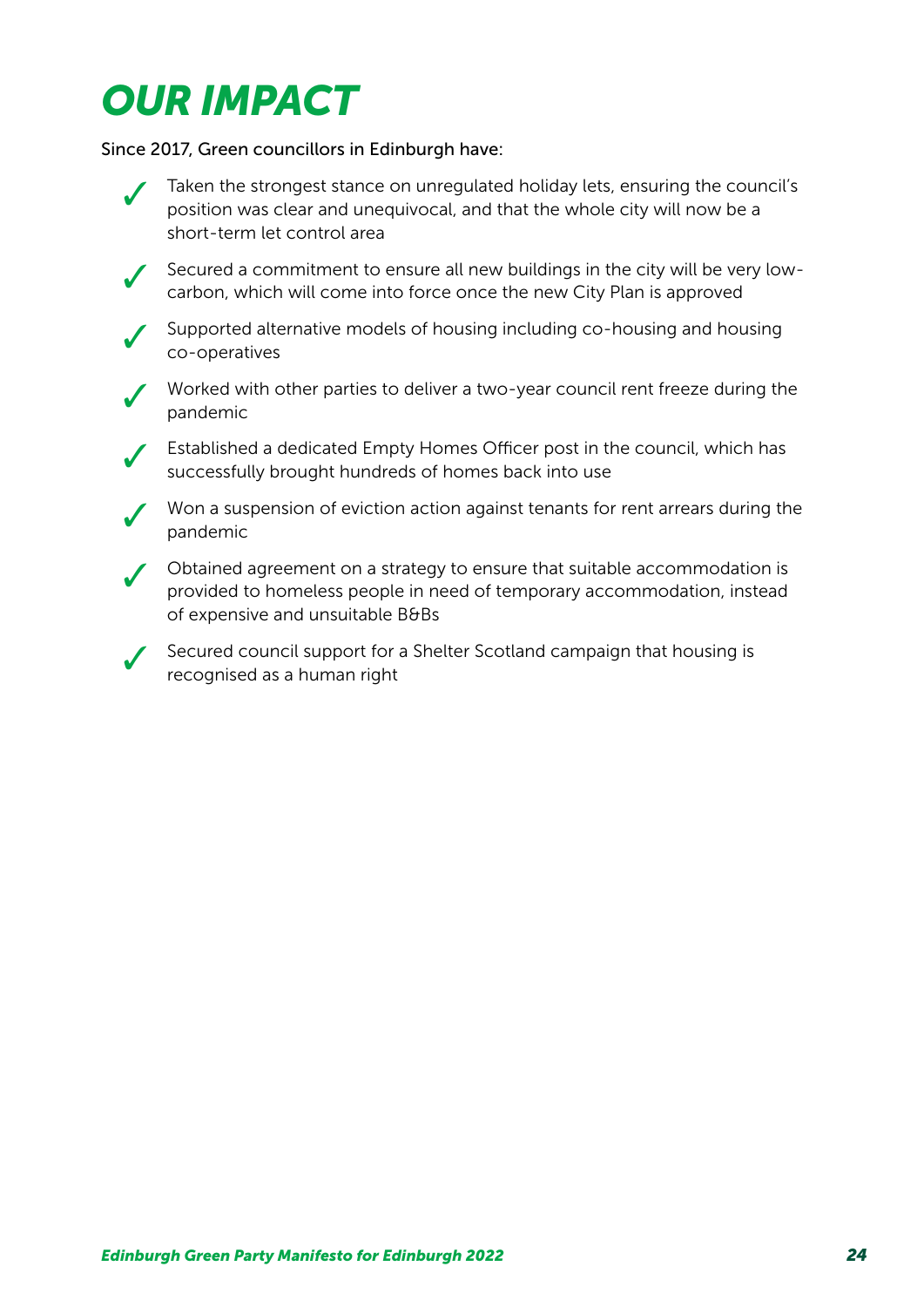

## <span id="page-24-1"></span><span id="page-24-0"></span>*Recovering our economy and learning from the pandemic*

Edinburgh is an international capital city with a strong economy, but the pandemic has challenged everyone and left many people with precarious incomes and job insecurity, whilst businesses and third sector organisations have suffered extremely tough trading and financial conditions.

Edinburgh should be a place where there is secure, rewarding and sustainable work for everyone while the city recovers from the pandemic and urgently takes action to prevent climate change.

Green councillors will support residents and organisations in the city with a Green Recovery where jobs and work contribute to meeting our climate targets and communities are able to play their part.

Green councillors believe the council will deliver the best services for Edinburgh's residents when workers in the council have good pay and conditions, when their jobs are rewarding and secure, and when they are empowered through the collective action of trade unions.

### *OUR PLEDGES*

With more Green councillors elected we will:

#### *Promote workforce wellbeing*

- Create and implement a wellbeing economic strategy for Edinburgh to replace the quest for unlimited and unsustainable economic growth
- Support flexible and hybrid working for council workers as we emerge from the pandemic and continue to work collaboratively with unions on collective representation and rights during a transition to a modern way of working which increases worker wellbeing, including investigation of models such as a four day working week
- Retain the council's objective of no compulsory redundancies, recognising that the council has become a more efficient organisation, and rejecting further cuts to services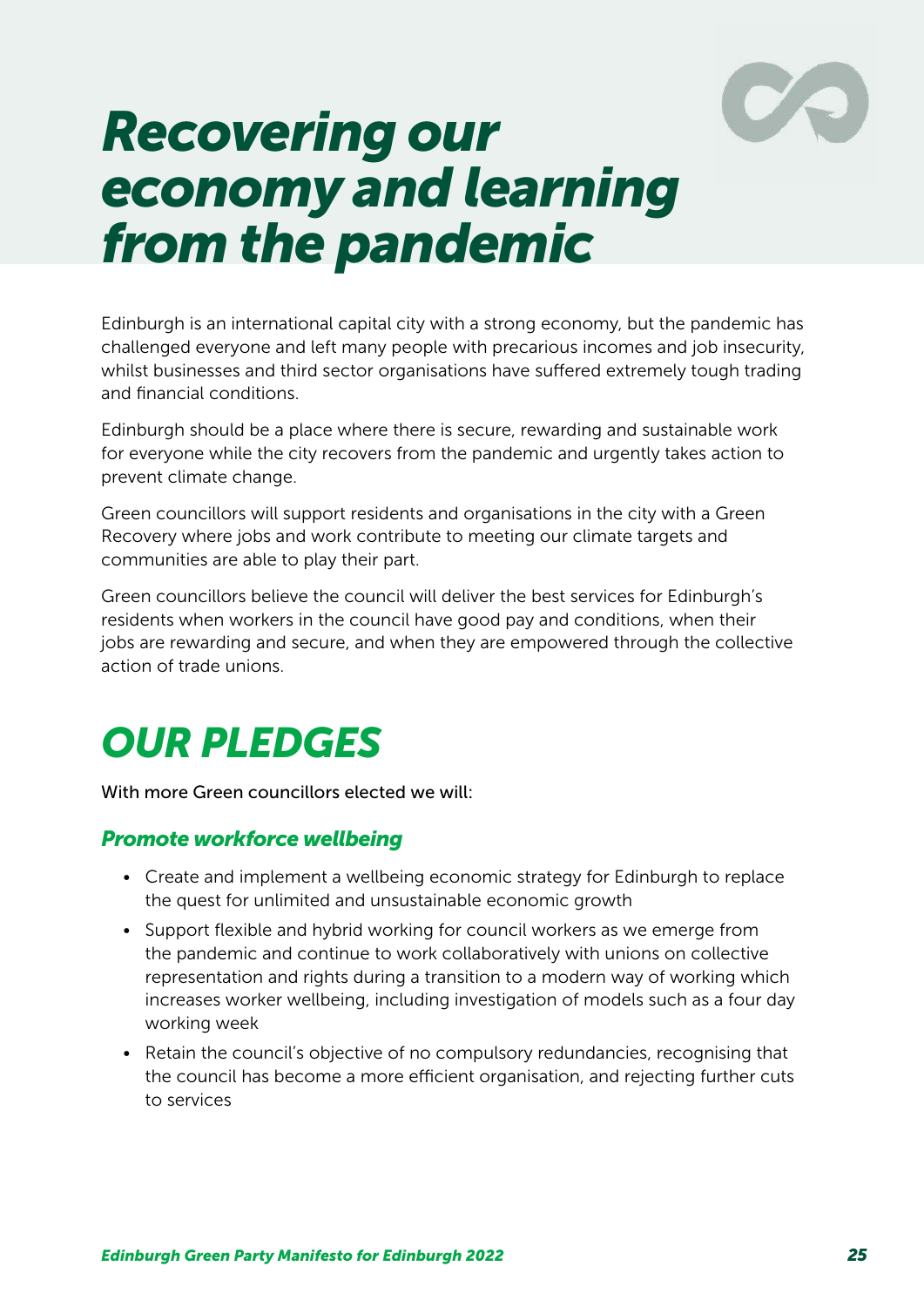### *Embed principles of climate and social justice in our economy*

- Take a Green New Deal-inspired approach to Edinburgh's economic recovery from the pandemic, continue our opposition to City Region Deal and other capital investment in outdated, carbon-intense infrastructure and instead focus investment on sustainability and climate target projects, for example by retrofitting homes to be warm and affordable to heat or supporting businesses in the circular economy
- End spending of public money on courting inward investment to Edinburgh from unethical sources, such as countries with poor human rights records, or corporations with low standards for workers' rights or which do not pay their fair share of tax
- Identify and bring services in-house within the council, where beneficial and appropriate
- Commit to retain Fairtrade City status for Edinburgh and strengthen Fairtrade throughout the city
- Support Edinburgh's third sector networks and organisations and maintain a strong relationship with all members of Edinburgh Third Sector Interface
- Support the creation of new co-operative businesses by cultivating the value of the co-operative and social enterprise community within the existing business support ecosystem
- Close the council's gender pay gap and set targets for the council's diversity pay gaps to be closed, benefiting council workers and setting a positive example to employers in Edinburgh which need to narrow and close their pay gaps
- Take a Community Wealth Building approach and use council procurement as a lever to achieve green policy goals, for example supporting a real living wage, using zero carbon modes of transport, and taking a zero waste approach

### *Promote the role of communities*

- Promote a new, permanent, covered traders' market and support local farmers' markets
- Review the lettings policy for council-owned units and introduce stronger elements of community benefit

### *OUR IMPACT*

#### Since 2017, Green councillors in Edinburgh have:



Won support for introduction of wellbeing measures of economy into the council's economy strategy



✓ Inserted environmental and green principles into the economy strategy which was drafted to be focused on growth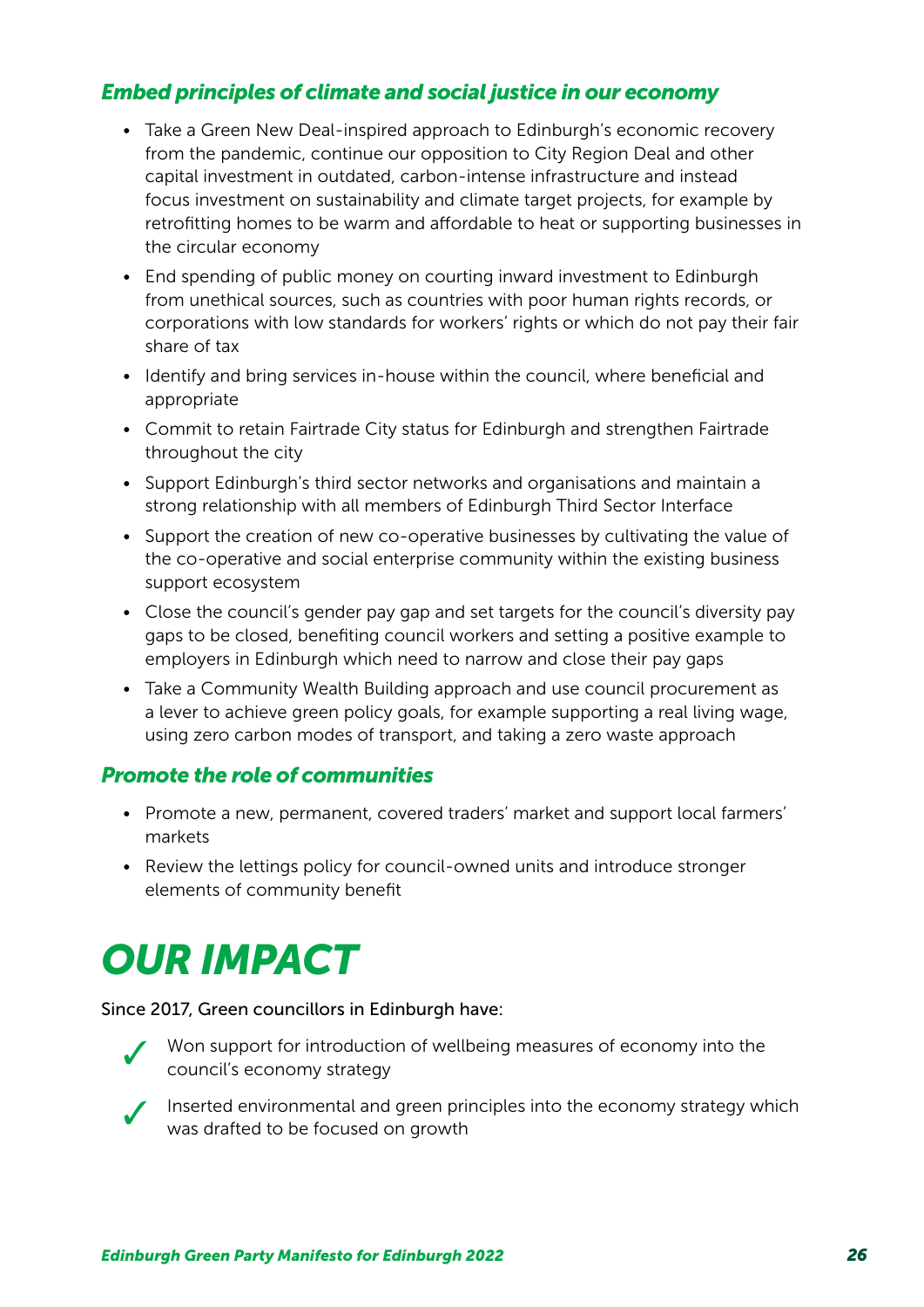● Introduced Close the Gap to the council and began working with them to take positive and proactive actions on the gender pay gap, and also pushed for and achieved better council gender pay gap analysis and reporting



✓ Ended funding from the council to market the city for tourism, instead setting an expectation that players in the tourism economy should take responsibility for this

Defeated the SNP/Labour administration when they wanted to reform council employee policies without Unite and Unison support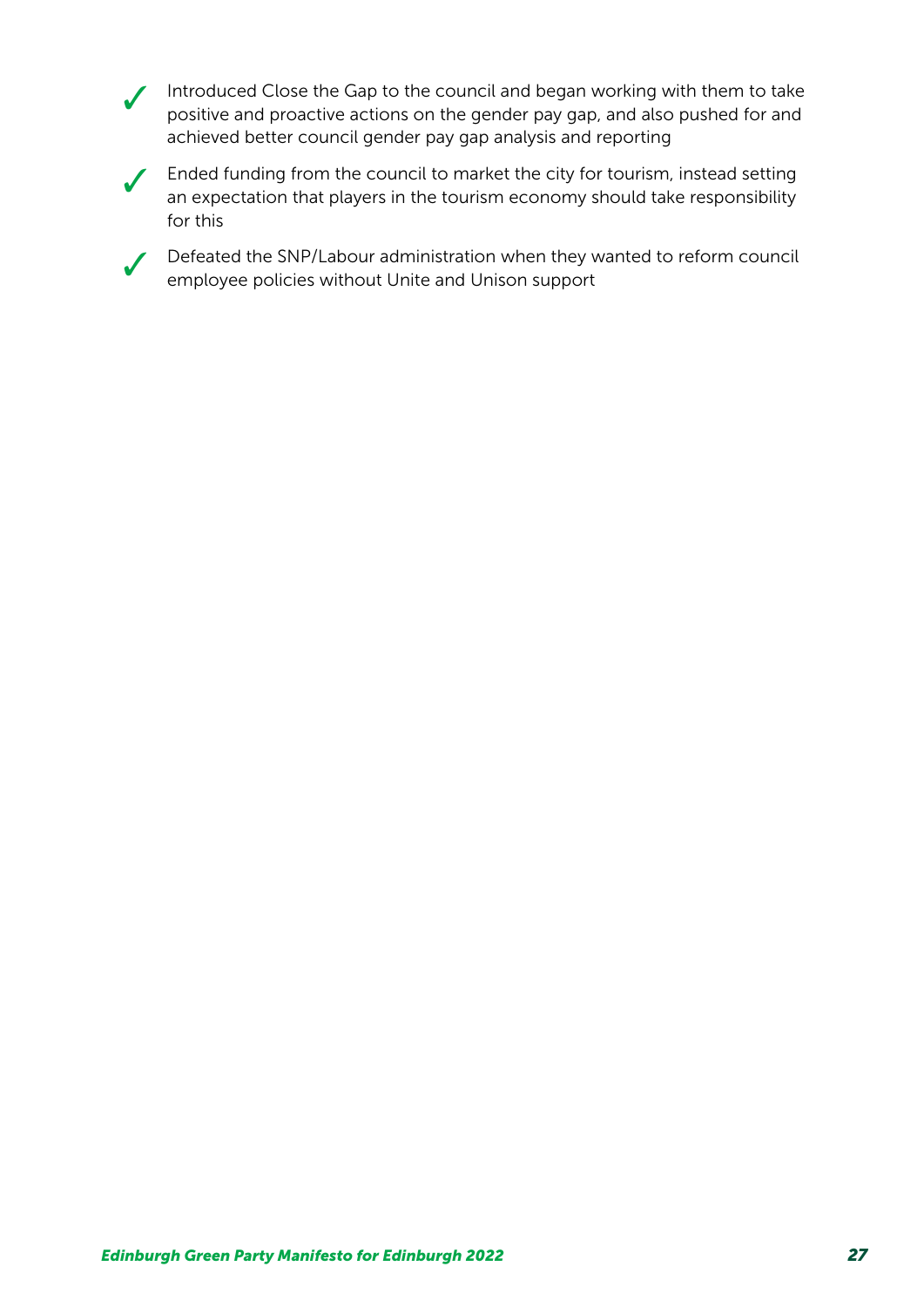## <span id="page-27-1"></span><span id="page-27-0"></span>*Ensuring education for life*

Edinburgh is a wealthy city, but the learning gap and inequality in Edinburgh's schools was made worse by the pandemic, and pupils' needs have grown, especially the need for more mental health support and extracurricular activities. Edinburgh's schools need serious levels of investment in retrofitting if Edinburgh is to meet its target to be net zero carbon by 2030. Children in care need our full support, and Edinburgh needs to fully embed The Promise in all our services.

Edinburgh should be a child-friendly city, where children can play and travel safely. All children and young people should be in schools that are sustainable and support the learning of the future. School staff, parents, and pupils should have a greater say in how schools are run, and what is needed to reduce the costs of the school day for families. We need to respond to the demands of our young people for action that can sustain our planet – and their futures – in the face of a climate and ecological emergency.

### *OUR PLEDGES*

With more Green councillors elected we will:

### *Make sure the focus is on inclusive learning*

- Ensure early learning in primary schools is predominantly play-based, and offers extensive opportunities for outdoor learning, small group learning, and access to local community resources such as parks and libraries
- Focus on a more person-centred approach to the curriculum and how we assess progress and promote continuous assessment based on teacher judgement
- Work with our MSPs in the fight to keep school class sizes down, improving safety for staff and increasing the number of teachers and support staff
- Improve the progression, training and conditions for pupil support assistants
- Support pupils at risk of falling behind and who have additional support needs, including alternative provision for those who need it, and reduce exclusions
- Increase support in schools for children from marginalised groups, including refugees and asylum seekers and LGBTI+ young people
- Protect and expand opportunities for outdoor learning as part of the core school week, including by expanding Forest schools training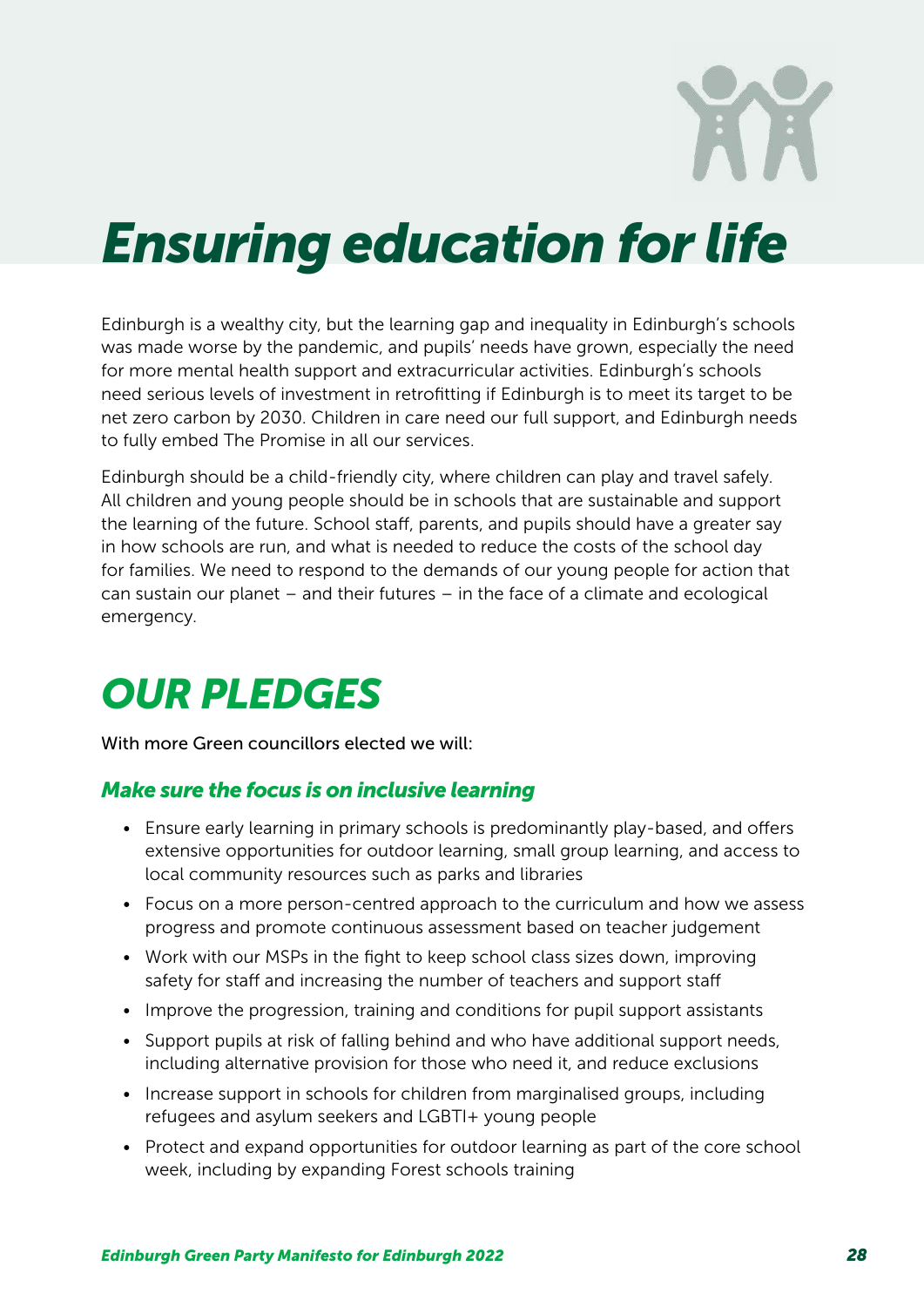- Maintain and develop instrumental music tuition, primary school swimming tuition, Bikeability, and the outdoor and nature-based education offer from Benmore, Lagganlia and Bangholm
- Support the development of Gaelic Medium Education, with a focus on staff training and retention, new primary school provision and a dedicated standalone secondary school on an appropriate centrally-located site
- Ensure careers advice has a strong focus on supporting a just transition to a low carbon economy and work towards just transition apprenticeships and placements
- Create a city-wide school uniform policy which addresses affordability, accessibility, the needs of neurodivergent pupils, stigma, and environmental impact
- Support uniform banks and re-use or lease/hire services, so that everyone can access what they need. This will include access to jackets and outdoor clothing
- Expand inclusive holiday activity programmes, targeted at families with the highest levels of need

### *Ensure a sustainable school day*

- Improve the early years offering in Edinburgh, with increased flexibility of hours and expanded Forest kindergarten provision
- Ensure schools are high-quality, flexible community spaces, with environmental sustainability in mind.
- Secure funding for the Council's plan to retrofit the existing school estate
- Deliver the new schools, and major school improvements, that are in the council's forward delivery programme
- Protect and enhance school playgrounds
- Secure more funding for school meals from the Scottish Government, to allow for all primary schools to have production kitchens, increase food growing in schools, improve meal quality, and lower the carbon footprint of school food
- Ensure speedy delivery of school safe travel plans and a 'Safe to School' programme so that every child who lives within two miles of school is able to safely walk or wheel there, and expand bike/scooter storage
- Reduce plastic use and food waste, and increase opportunities to recycle in schools

### *Work towards shared governance*

- Ensure the council's Education Committee includes two parent representatives and pupil representation, with voting rights
- Build a shadow youth council that will encourage young people to have a say in how the city is run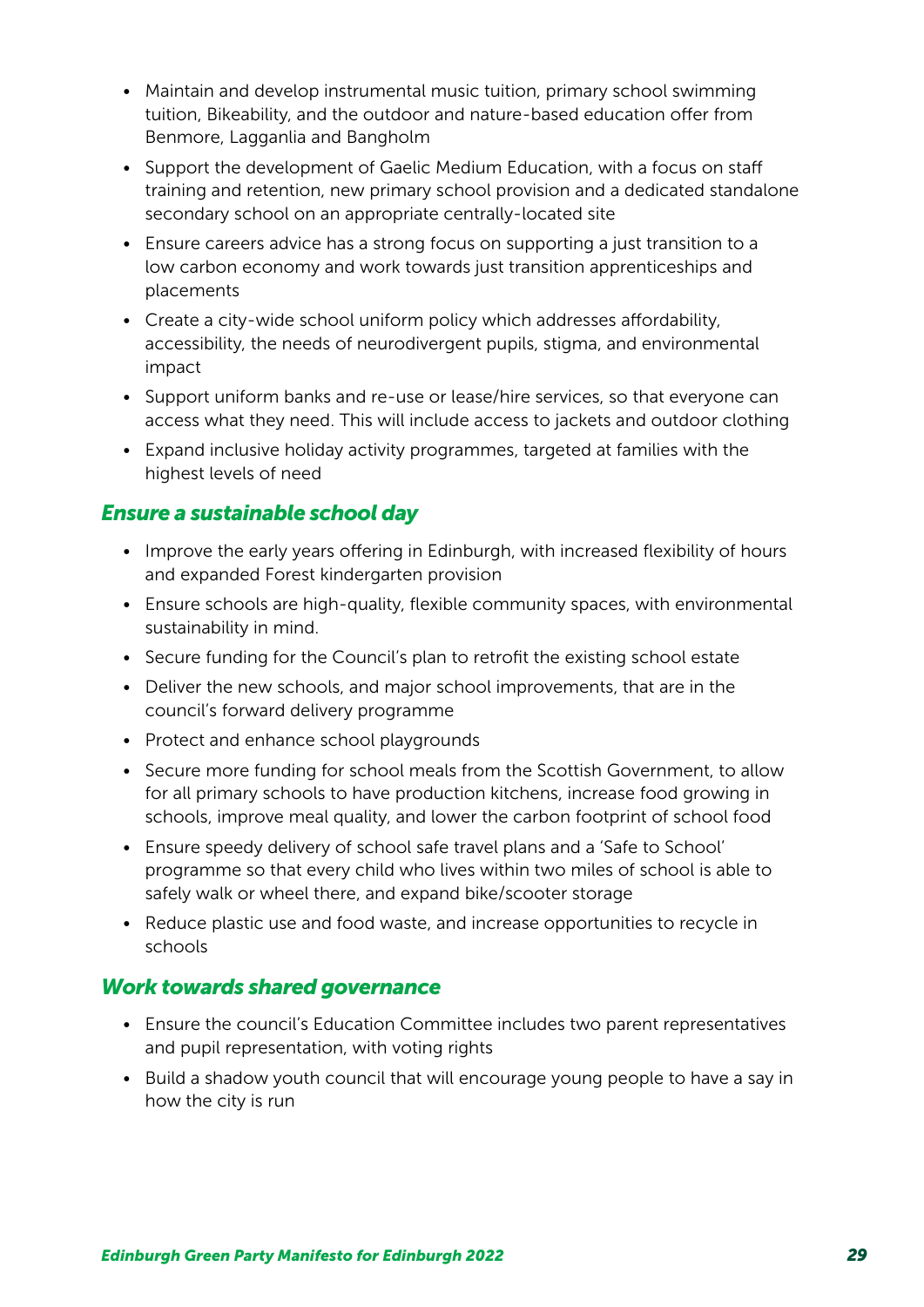### *Look after our most vulnerable young people*

- Embed the work of The Promise in all council departments and encourage partners to engage as corporate parents
- Improve outcomes through increased city-wide staffing, improve secure accommodation, expand throughcare and aftercare, increase housing availability, and improve support in schools
- Listen to care experienced young people to hear what changes they need in the system

### *OUR IMPACT*

#### Since 2017, Green councillors in Edinburgh have:

- Pushed for improvements to school meals, by looking at improving quality, increased consultation and reducing single use plastic
- Supported the school climate strikers, including by getting authorised days of absence to support pupils attending on global days of strike action
- 

✓ Secured agreement for P1 deferral applications to be funded by the council for the two years before the Scottish Government funding begins in 2023, which will ensure young children are in the environment that best suits them, and are not pushed into school earlier than they can manage

✓ Supported the Gaelic community and worked to improve the provision of Gaelic medium education in Edinburgh

✓ Gained council agreement to look into how conditions for pupil support assistants can be improved, including recruitment, training, pay and career structures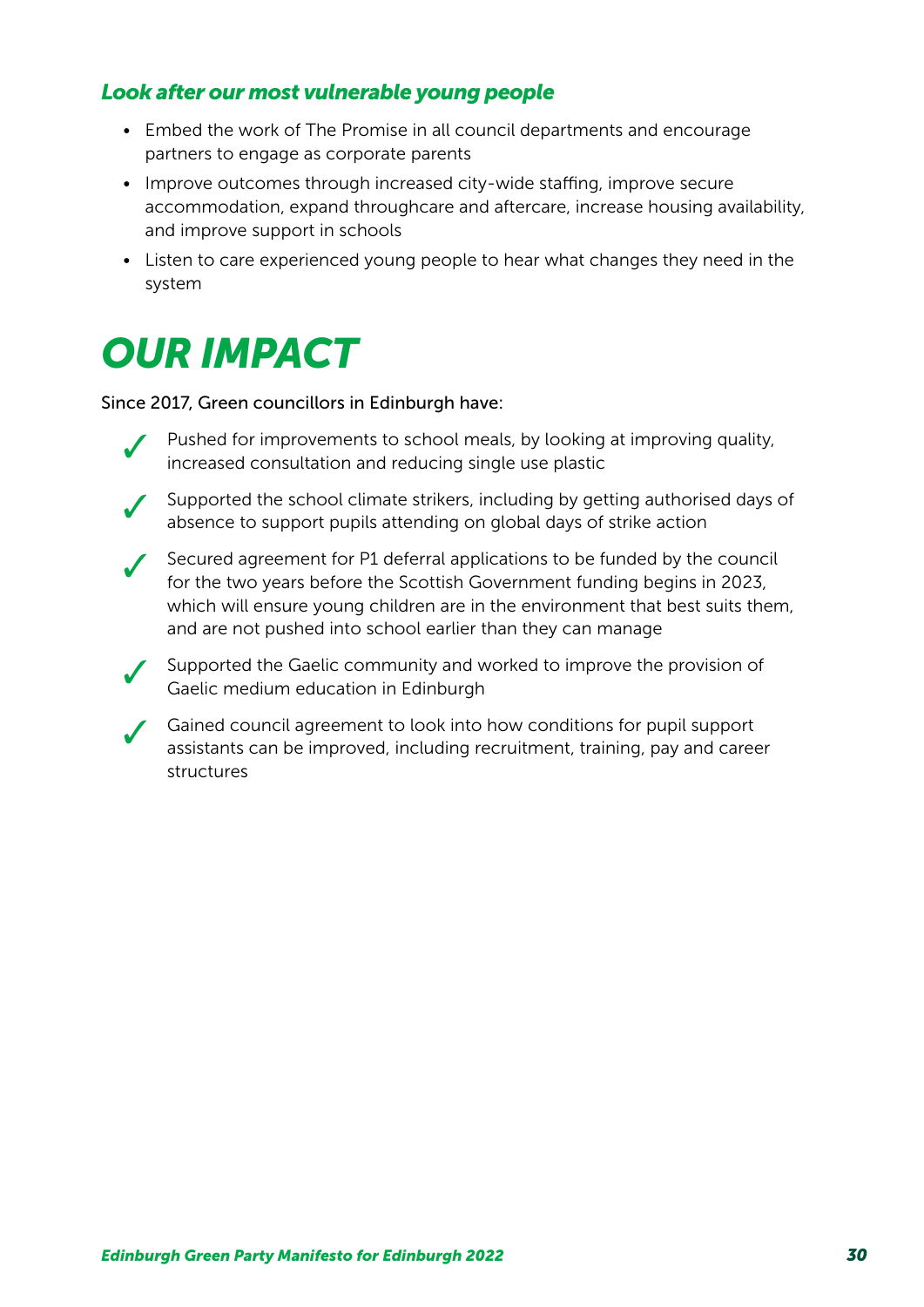

## <span id="page-30-1"></span><span id="page-30-0"></span>*Creating a healthy and caring capital*

Edinburgh is suffering from the long-term neglect of our social care system, which the COVID-19 pandemic exposed. The lack of national funding and investment for over a decade set against the increasing number of elderly residents has created a crisis in social care.

80% of home care is outsourced with the majority to the private sector. Some provider companies have stopped individual care packages or closed and have left the council to pick up the pieces. 30% of staff vacancies remain unfilled, putting further pressure on our already overworked and exhausted workforce and increasing waiting lists.

Health inequalities have deepened in recent years and have been exacerbated by the pandemic. Drug and alcohol-related deaths are rising and people's mental health is worsening.

Edinburgh should be a city where residents are in good health and where there is ample greenspace, facilities, and community support for us all to take charge of our physical health and mental wellbeing.

The Edinburgh Health and Social Care Partnership should be a locally delivered and accountable care service, with community involvement at its heart. Its staff should be valued and the pay and conditions of all care workers should reflect their expertise.

Social care services should be sustainable and have net zero emissions by 2030.

### *OUR PLEDGES*

With more Green councillors elected we will:

- Ensure that there is good quality green space within walking distance of all our homes with somewhere to sit, somewhere to shelter and public conveniences and services so we can all enjoy the benefits all year round
- Ensure that the majority of care at home and care home services are provided by the public and voluntary sectors
- Ensure that every opportunity to bring private care at home and care home services in-house directly is taken up, increasing control and accountability, and ensuring continuity of care for all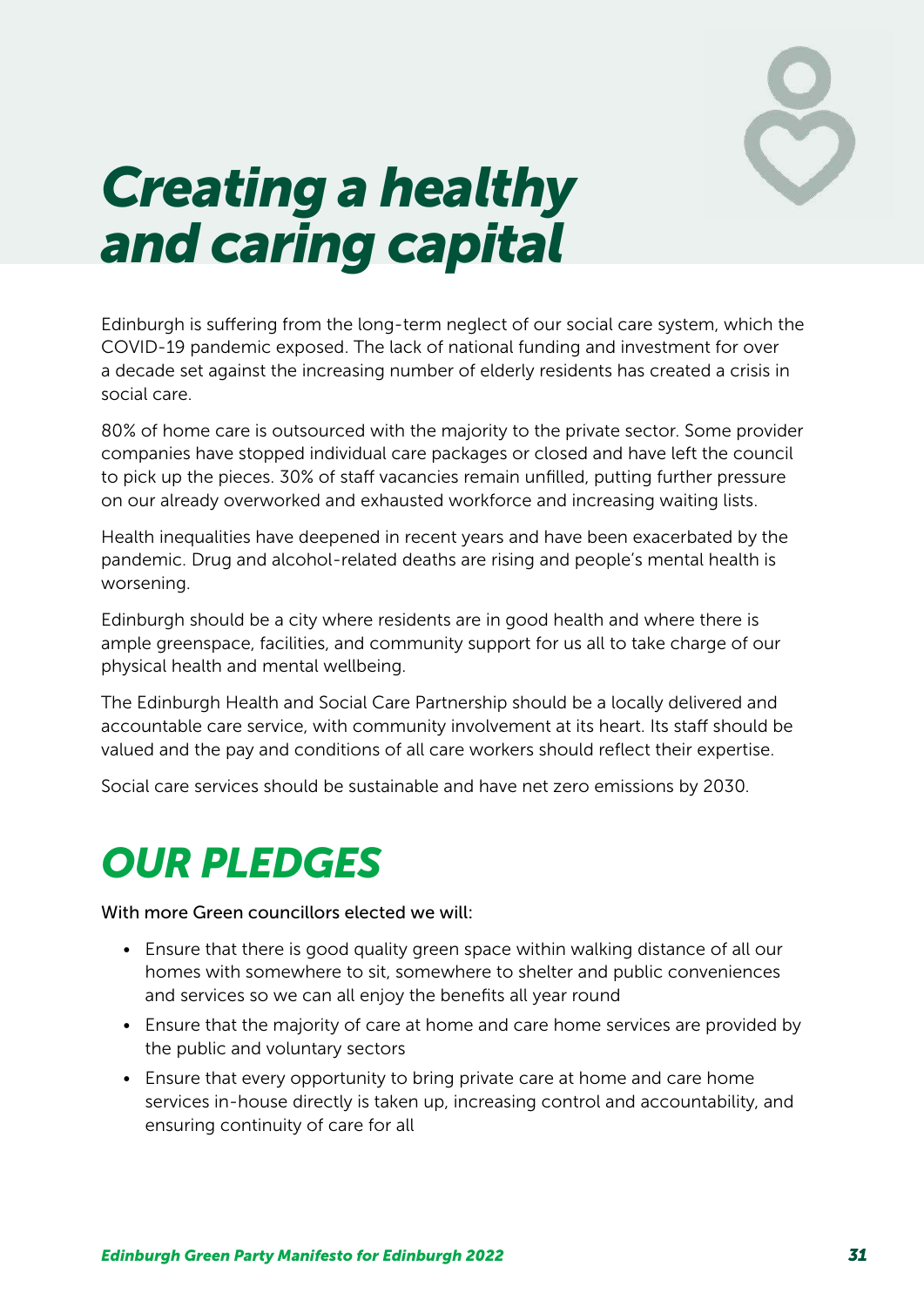- Provide access to mental health services and support at everyone's local GP practice and provide funding for community-based support groups and activities they may be referred to
- Make funding available to the community sectors to provide out of school activities and opportunities for sports, culture, and leisure for disabled young people
- Provide a range of services for older people, recognising personal choice, and that they may wish to be supported and looked after in different ways at different times in their lives, whether they wish to be supported to be independent at home, to be looked after in their community, or seek companionship and care within a shared residential setting and community
- Ensure that unpaid carers receive regular breaks to suit their needs and are fully supported with their own adult carer support plans
- Ensure pay and conditions of all care workers reflect their expertise and that social care workers are paid at least £15 an hour
- Support all health and social care staff to make sustainable travel choices including by making work travel free at the point of use, including public transport
- Ensure health and social care staff are provided with appropriate training and financial support for this as well as fit for purpose clothing and footwear
- Provide free period products and ensure they are made truly and fully accessible to staff, young people and those in need
- Strengthen the policy around alcohol licensing, with the aim of reducing availability and reducing alcohol harm.
- Provide specialist care home provision for those suffering from Alcohol Related Brain Damage
- Recognise the success of Drug Consumption Rooms in making people safer and bring them into much needed services and provide facilities as soon as possible
- Implement The Promise, as detailed by the Independent Care Review

### *OUR IMPACT*

#### Since 2017, Green councillors in Edinburgh have:



Secured agreement to embed Edinburgh's net zero 2030 target in the current Strategy for Health and Social Care 2019-2022



✓ Won a comprehensive review of the Licensing Forum, including city-wide public representation to ensure a strong voice for community views on alcohol licensing to be heard



Won agreement for a Council Advertising and Sponsorship policy that supported the health and wellbeing of all Edinburgh citizens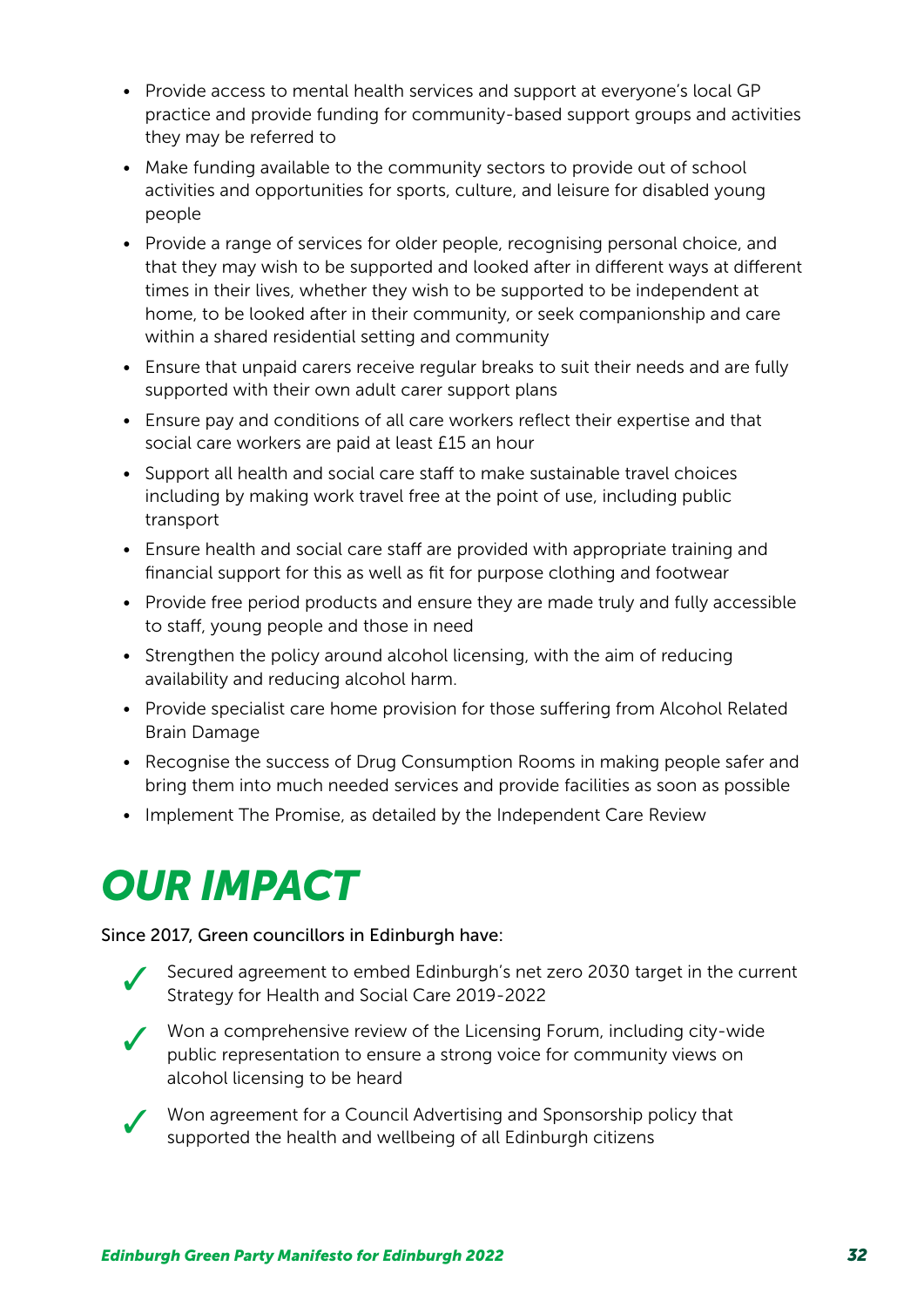✓ Won the adoption of a Climate Change Charter for Health and Social Care that commits to the Edinburgh net zero 2030 target, supports closing the gap on emissions on housing, transport and travel and buildings, changes work practices, appoints climate champions and reports publicly on progress

✓ Secured the adoption of John's Campaign across health and social care establishments, from hospital wards to care homes, to ensure that the families and carers of those suffering from dementia have full access to their loved ones and are included in all decisions about their care

✓ Won the council's commitment to implement the Tobacco-free Charter, and ensure a tobacco-free city by 2023.

✓ Worked to ensure the living wage plus was paid to external contractors for care workers and that the Scottish Government was lobbied for full recovery of costs

✓ Supported unpaid carers representatives to strengthen the implementation of the Edinburgh Carers Strategy

✓ Secured agreement to produce Edinburgh's first Public Toilet Strategy, which will ensure public conveniences serving green spaces and high streets will become fit for purpose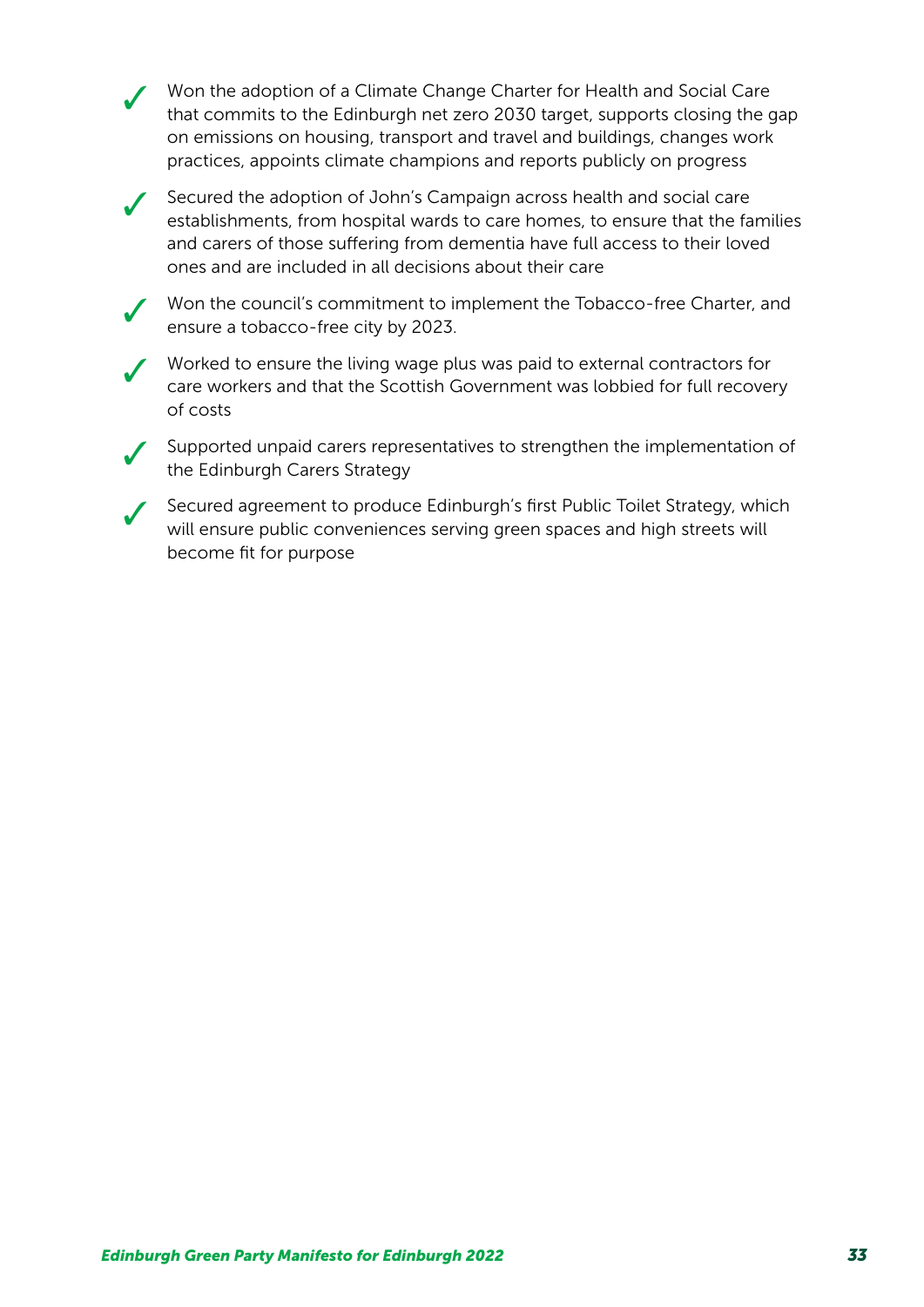

## <span id="page-33-1"></span><span id="page-33-0"></span>*Investing in our sport and culture*

Edinburgh is a cultural capital that needs to deliver for the people of our city as well as it does for visitors. Everyone should have the opportunity to access sport, cultural, and leisure activities in their area and have a say in how these are designed and delivered to benefit individuals, communities and the city as a whole, but too often they are prohibitively expensive and access is limited to those who can afford to pay.

Edinburgh should be a city where our cultural, leisure and sports facilities are accessible to all and represent the wealth of interests, talent, and experience that exists in our diverse city. In order to provide what people want and need, the council needs to listen to the people of the city, give them opportunities to get involved, ensure they have fair access and see themselves reflected in their city.

Culture, leisure and sports should be properly valued and their budgets should be protected. The important role they play in enriching people's lives should be recognised and promoted.

### *OUR PLEDGES*

With more Green councillors elected, we will:

#### *Improve local access to shared spaces*

- Improve access to public spaces and venues for community arts, activities and sports groups
- Support the introduction of grants for local people who want to put on small scale community events and classes
- Engage with the public on investment in public art to revitalise our shared spaces
- Open up opportunities for the use of pitches, existing buildings in public areas, and low-tenancy retail locations across the city, for cultural activities
- Ensure provision of safe community spaces for young people of all ages for social and sports activities
- Review council funding to arts and cultural organisations with a view to better supporting grassroots groups and underrepresented communities
- Prioritise the protection of libraries and cultural hubs and ensure new residential neighbourhoods include such community spaces so that no one is without them
- Recognise that community learning and development and youth work services have experienced significant cuts and protect those budgets from further cuts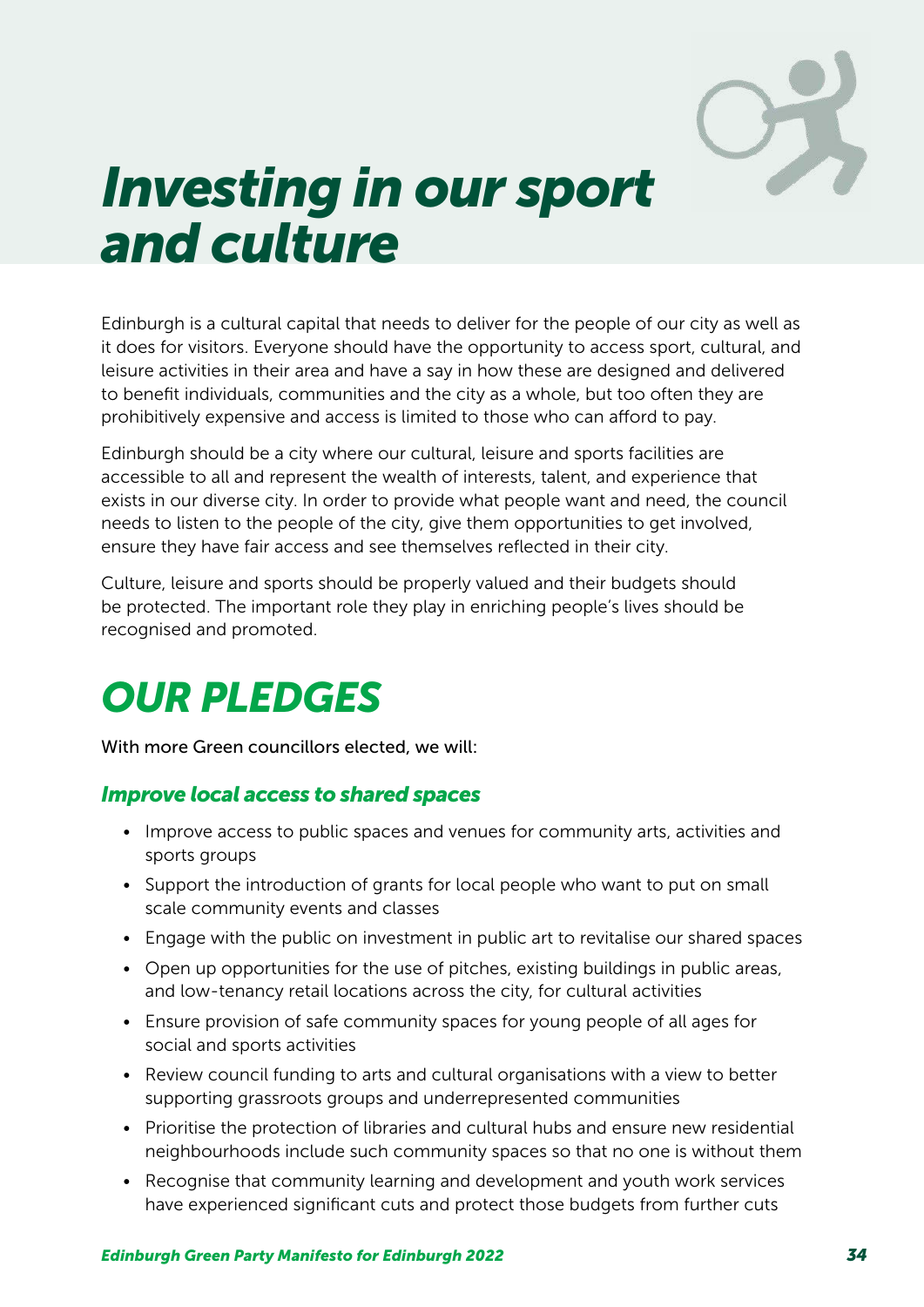### *Secure funding and democratic local governance*

- Press the Scottish Government to give Edinburgh the power to introduce a tourist levy to invest in cultural services and in the city centre
- Develop Edinburgh as a whole festival city, making sure that all areas feel the benefit of the festivals; and make it easier for school-aged children and young people to access the main festivals
- Ensure there is local democratic representation in the organisation of city festivals
- Ensure the delivery of a senior post to co-ordinate the city's night-time economy
- Implement the Green motion to improve the green footprint of the festivals
- Better regulate commercial use of landmark spaces like the Meadows, Inverleith Park and Princes Street Gardens

### *Prioritise our young people and community sport*

- Support the establishment of a "Festival of Sport" where different sports offer opportunities to try out their game to all ages and abilities
- Revitalise post-pandemic organised inclusive recreational and competitive youth city sports leagues
- Protect the provision of school club budgets under Edinburgh Active Schools to ensure they can continue to provide for all students
- Call for a plan from Edinburgh Leisure to increase ease of access to facilities and reduced fees for gyms and sports facilities for disadvantaged communities

#### *Preserve and teach Scotland's heritage*

- Strengthen and implement the council's Gaelic Language Plan, including expanded online presence, public visibility, including a presumption that all new signage should be bilingual, and an increase in support for Gaelic arts, including establishing a new Gaelic arts and culture hub in the city, ideally co-located with a Gaelic High School
- Provide support for Scots language art and culture, including a visible presence in city festivals

### *OUR IMPACT*

#### Since 2017, Green councillors in Edinburgh have:



Stopped a plan to charge junior sports clubs up to 250% more for using school facilities at the weekend and evenings, which enabled some clubs to survive



Passed a motion for Greening the Fringe to reduce the reliance of the Festival on gas power and use of single-use plastics



■ Successfully campaigned to prevent the closure of the Museum on the Mound



Successfully argued for the Edinburgh Science Festival to divest from fossil fuel sponsorship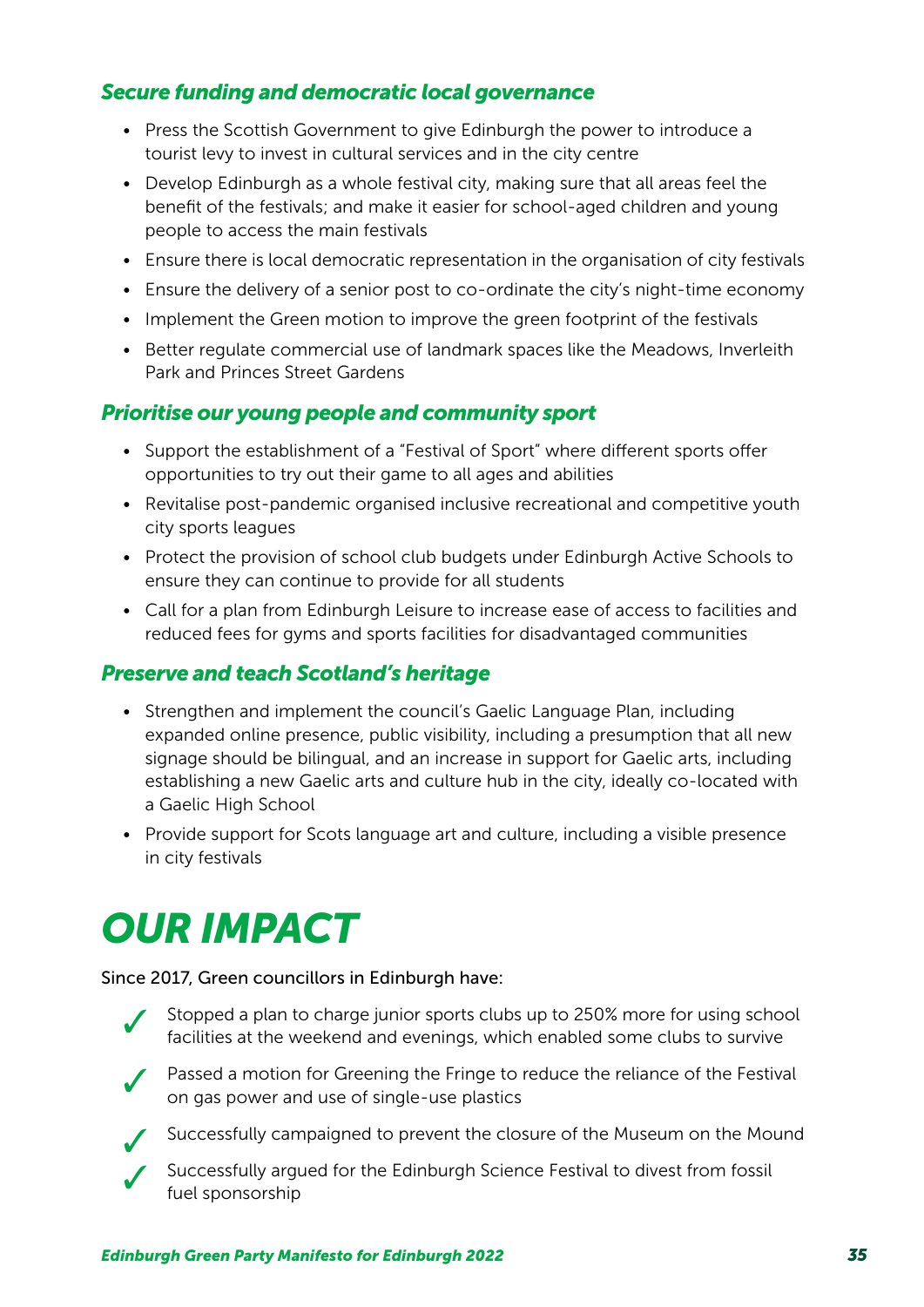## <span id="page-35-1"></span><span id="page-35-0"></span>*Making Edinburgh a welcoming and equal place*

Edinburgh is a deeply unequal city. We want a city where everyone can afford to live, work, and enjoy themselves, but too often people face barriers to this. The pandemic has not affected everyone equally. Much of the hardship experienced by people in Edinburgh is invisible, and we must work to reduce the stigma of poverty and ensure everyone can access help when they need it.

Greens believe in an inclusive Scottish identity which recognises rich Scottish traditions and history as well as the vital contributions people from all over the world have brought to Scotland over centuries, but there is work to be done to make Edinburgh a truly inclusive city.

Edinburgh should be progressing towards becoming a sustainable city and we will support policies which centre community regeneration and oppose those which extract wealth and resources from the poorest groups and communities.

Councils play a key role in tackling poverty and prioritising equality. We will work closely with people who face discrimination or whose opportunities have been reduced based on their class, race, gender, disability, age, sexual orientation, citizenship status, belief, or any other characteristic, and work to implement systems which embed equality in every decision made by the council. Green councillors have and will continue to work towards policies that empower marginalised groups, help local communities thrive, and protect our green spaces for everyone.

### *OUR PLEDGES*

With more Green Councillors elected, we will:

### *Tackle poverty and inequality*

- Help people to claim the social security benefits they are entitled to by supporting "income maximisation" projects through the NHS and advice services
- Empower tenants at risk of homelessness through better advice and access to legal aid
- Push for stronger equality impact assessments and gender budgeting, to ensure that council decisions made do not further entrench inequality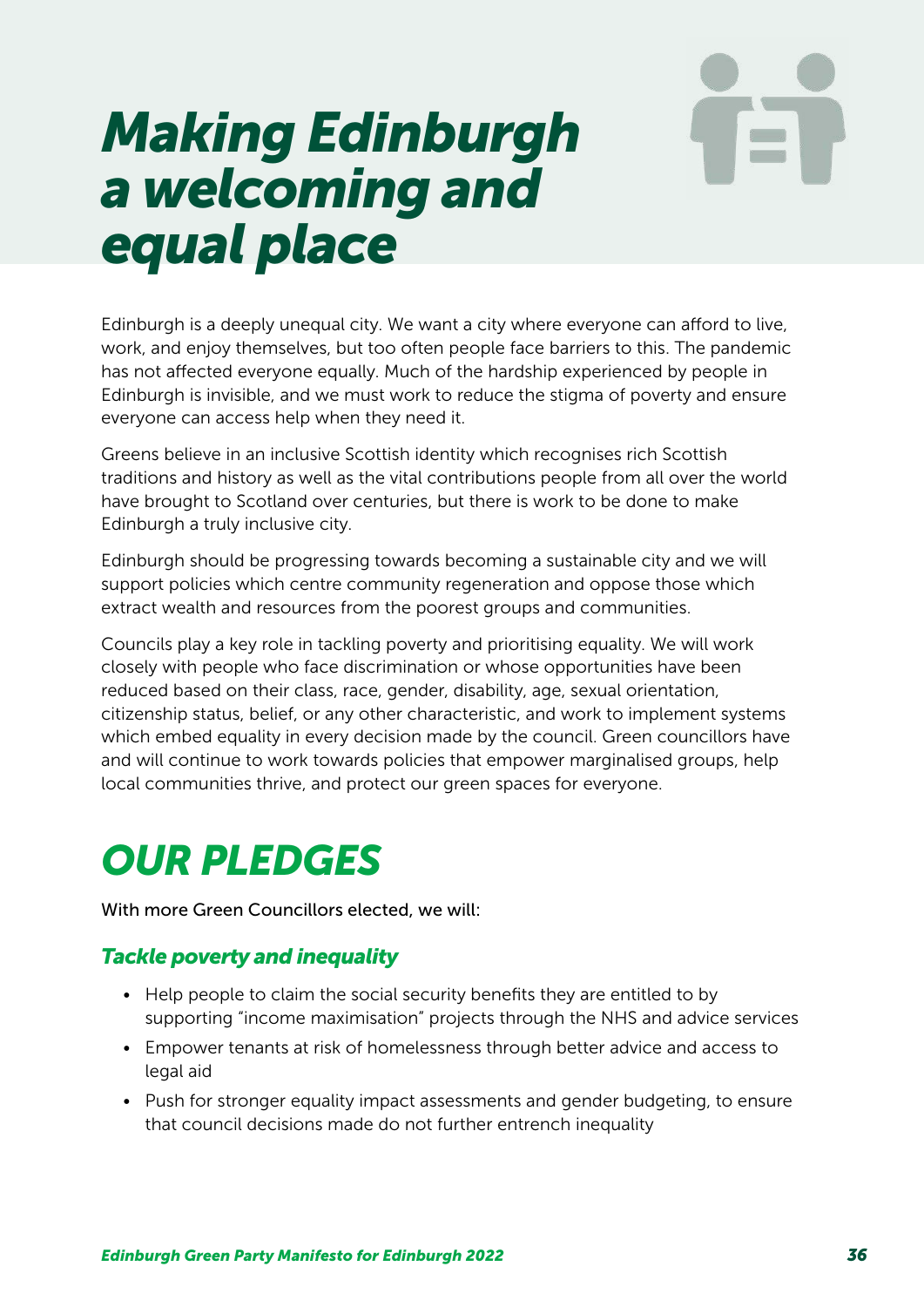### *Make Edinburgh a welcoming, inclusive city*

- Proactively welcome refugees, asylum seekers, and New Scots and push to ensure relevant support services are available to meet their specific needs
- Ensure that the histories of African, Caribbean, Asian, Gypsy/Roma/Traveller communities and other and racially marginalised peoples are embedded into the school curriculum. This includes the roles Scotland played in the transatlantic slavery trade and the British Empire and the ways in which colonialism's legacy can be seen today in Edinburgh
- Make sure that everyone is reflected in our public art and memorials, and challenge the prevalence of male, white history which appears in our street names, statues and buildings
- Introduce a democratic review of all public monuments to reflect the diversity of Edinburgh's history and the values our city holds today
- Support the bid to develop a Museum of Slavery and Oppression in the city
- Ensure educational establishments take effective action to tackle and prevent racist, Islamophobic, and antisemitic bullying and discrimination in schools
- Ensure educational establishments take effective action to tackle and prevent homo/trans/biphobic bullying and anti-LGBTQ+ prejudice and discrimination in schools
- Promote more diverse representation in Edinburgh Council by removing barriers to participation
- Work to improve access to trans healthcare, including gender identity clinics

#### *Promote social justice*

- Ensure our council makes decisions that protect our planet, by divesting from fossil fuels, nuclear weapons, and the arms trade and supporting a just transition into new, secure jobs for people currently working in these industries, so they can be part of a clean, Green future
- Campaign to secure funding for support services for those who have experienced domestic abuse or sexual violence
- Support social workers to manage workloads, focus on crime prevention, and support the delivery of community sentences for people who have committed crimes
- Help communities own, run or have more say over their area by supporting community buildings, parks, sports facilities, energy and much more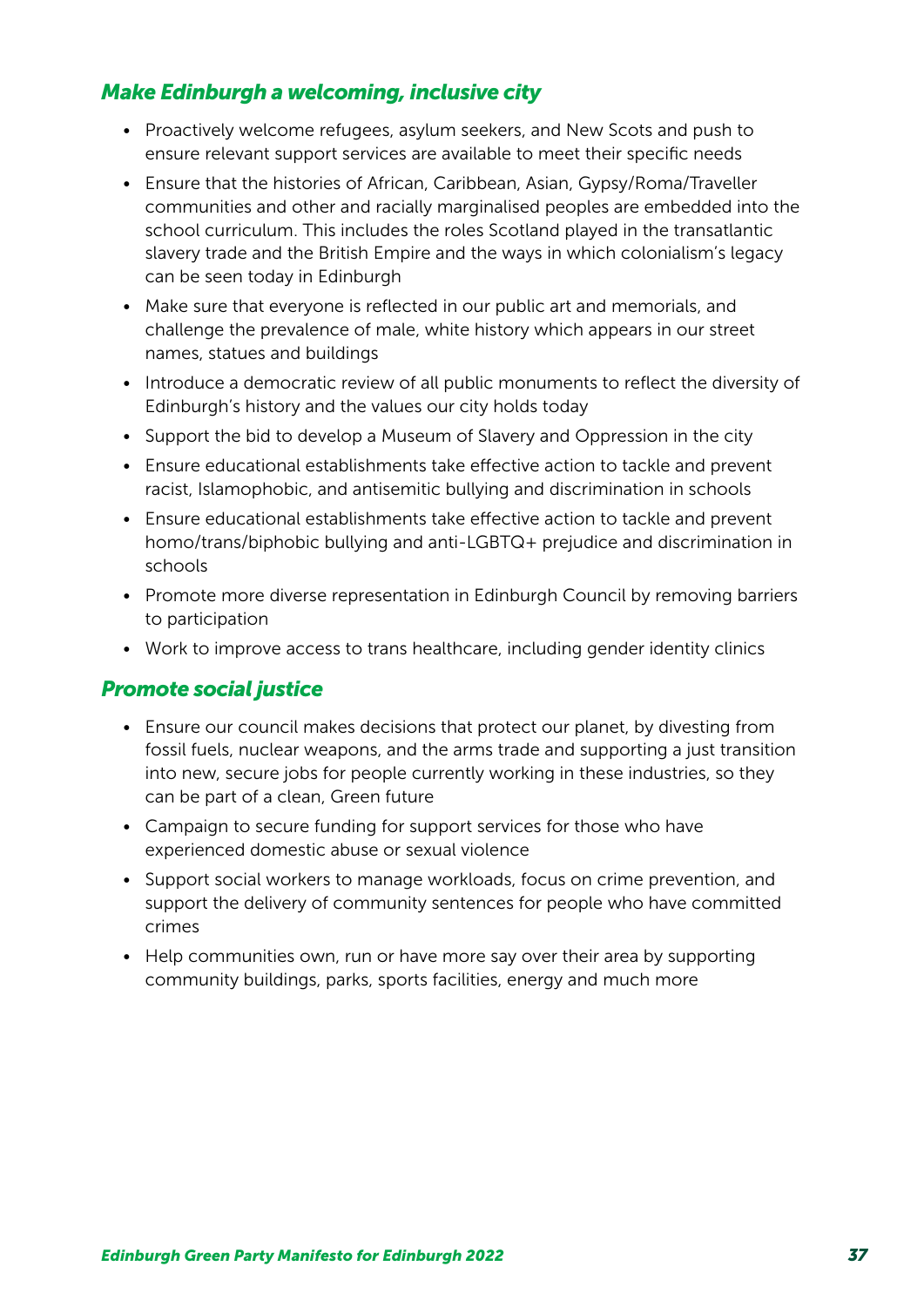### *OUR IMPACT*

Since 2017, Green councillors in Edinburgh have:



Secured agreement from the council's Planning Committee that a section on "disability" should be added to the design guidance for developers

Won agreement to improve Edinburgh welfare services by signing up to full accreditation to the Scottish National Standards for Information and Advice Providers framework

Put forward a motion asking for a review of goods for sale blocking pavements



✓ Secured council support for Bi+ visibility day

✓ Consistently pushed over five years for council pensions to divest from fossil fuel companies to ensure responsible investment

Ensured that Playscheme holiday provision for disabled children was not reduced after the lockdown period, as had been recommended

✓ Won the development of a public toilet strategy and ensured that there will be better signage for all public toilets

Won agreement to introduce best practice in the council's recruitment and employment practices ensuring that equality, diversity and anti-discrimination training is standard for all staff

Won agreement for a consolidated action plan to enhance diversity and inclusion in Edinburgh schools and ensure that BME history and culture are included in all phases of secondary school education, and to lobby the private sector to demonstrate that they do the same

Won agreement for a review, led by the members of the BME community, of features within Edinburgh that commemorate those with close links to slavery and colonialism, to consult widely and make recommendations to rectify the glorification of slavery and colonialism which these commemorations represent to many people.

Welcomed a landmark report on Universal Basic Income in which Edinburgh was one of four partner councils, following a Green proposal

Achieved council agreement to welcome refugees, condemn xenophobic remarks by the UK Prime Minister and assist EU citizens applying for settled status

Urged greater transparency on the council's gender pay gap and robust action to tackle it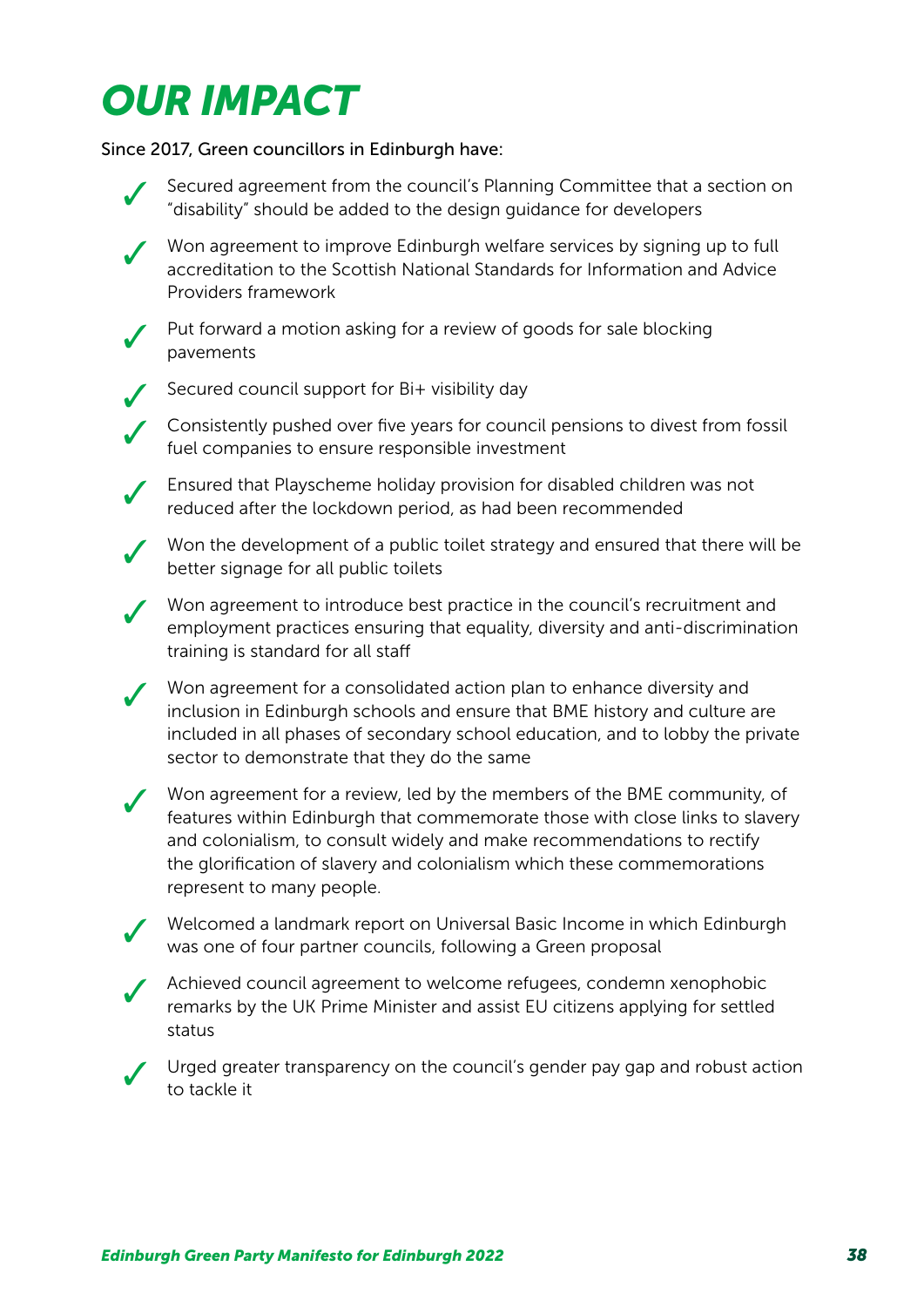## <span id="page-38-1"></span><span id="page-38-0"></span>*Growing a nature-rich city*

Edinburgh is the city that hosted the 2020 "Edinburgh Declaration". This called for transformative action to address the biodiversity and climate crises at all levels, including by cities and local authorities. Worryingly, this bold statement is not yet being matched by action on the ground. The city's green spaces are not funded, managed, and cared for to maximise their incredible potential benefits for local people and wildlife. The opportunity to deliver green and blue infrastructure as part of new development has not been ambitious enough to make our city nature-rich and climate resilient.

Edinburgh should be a city with a network of interlinked green and blue spaces, ensuring that all Edinburgh residents are within easy walking or wheeling distance of high quality, nature-rich outdoor space. We recognise the need to radically change how public land is managed and the need to rethink the city's approach to consenting private developments.

Our public green and blue spaces need investment so they deliver more for recreation, health, wellbeing, and wildlife, and help reduce the impacts of climate change. When new developments are proposed they must incorporate green infrastructure, use nature-based solutions to manage water and pollution, and create nature-rich, high quality urban spaces.

### *OUR PLEDGES*

With more Green councillors elected we will:

#### *Take action to create a nature-rich city*

- Create and adopt an ambitious vision for an Edinburgh local nature network by 2024, providing a bold plan that the council, its partners, and private developers will contribute to delivering
- Manage council land, big and small, to benefit pollinators, creating new areas of wildflower meadows and making Edinburgh a pesticide-free city
- Produce and deliver a city-wide native tree planting plan, with adequate resources to tackle loss from disease and storms
- Ensure that green infrastructure is routinely incorporated in new developments and secure meaningful measures to make new developments nature-positive. This will result in a city better able to absorb water and carbon, reduce pollution,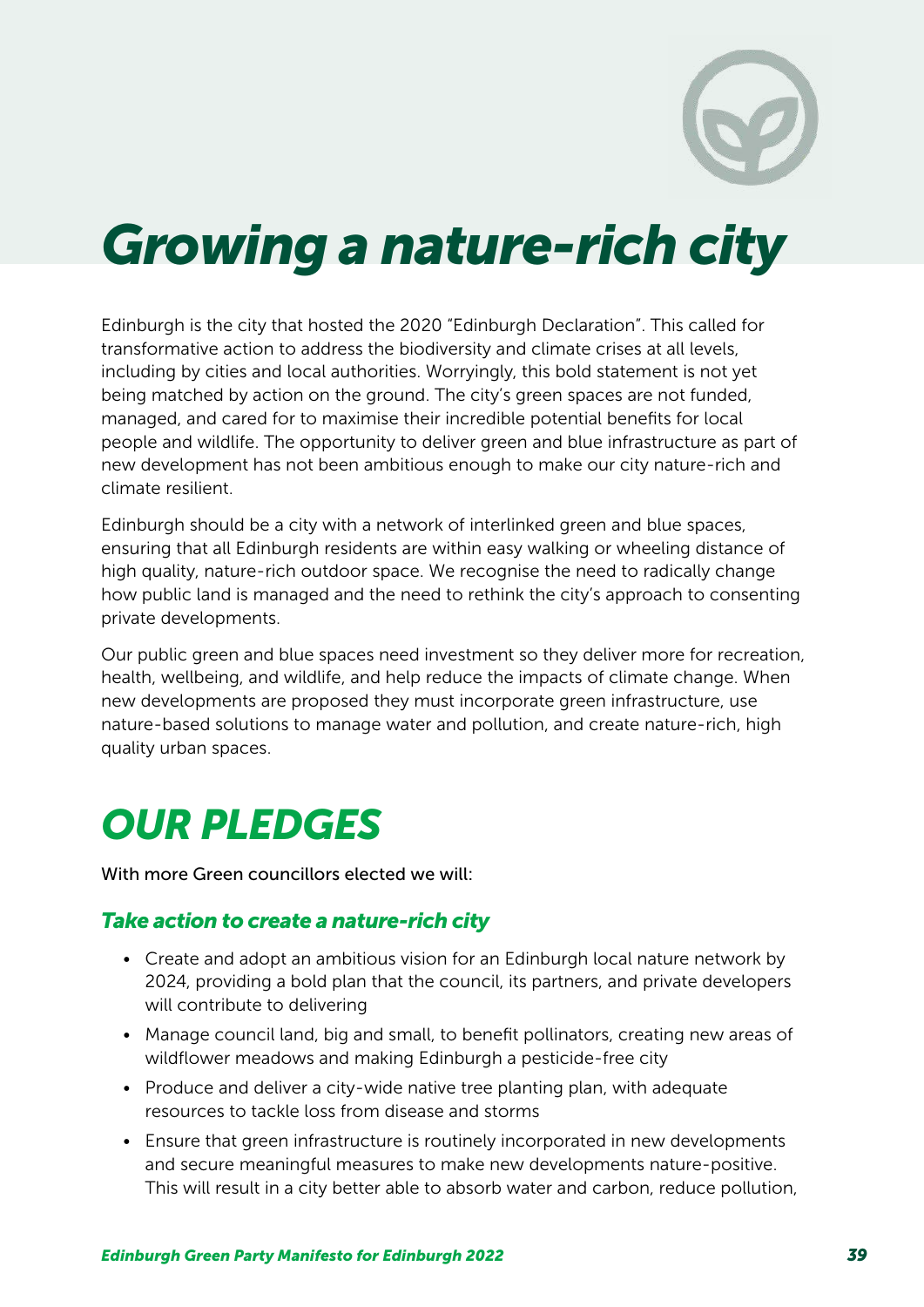benefit wildlife, and create high quality urban spaces

• Build on the success of the Edinburgh Shoreline project to restore and enhance Edinburgh coastal habitats

### *Invest in greenspaces as a valuable part of our infrastructure*

- Ensure parks and local nature reserves are well funded and managed to create high quality green spaces that support wildlife and people's health and wellbeing
- Explore new ways to raise revenue for parks and greenspaces, such as from tree planting bonds, renewable energy generation and parking charges
- Draw up master plans for parks including Inverleith and Leith Links, following the successful Saughton Park model
- Expand the Countryside Ranger Service to help deliver nature management, create green jobs, and deliver education and engagement events that improve access to nature
- Encourage local food production by significantly increasing the area of land and support available to community growing initiatives and allotment sites and plots and community growing initiatives

### *Provide everyone with access to high quality, nature-rich greenspace*

- Campaign to have Edinburgh's private parks opened to the public, helping to ensure everyone benefits from access to greenspace and nature
- Invest in the Pentland Hills to create a Regional Park that is richer in nature and with the required facilities and infrastructure to give better access to Edinburgh's residents
- Give local communities the opportunities, tools and funding to get actively involved in greenspace ownership, management and design, and ensure Friends Groups are well supported

### *OUR IMPACT*

#### Since 2017, Green councillors in Edinburgh have:

- Led on reducing the use of chemicals to tackle weeds and secured a pesticide-free trial area
- Continually proposed additional tree planting leading to the "Million Tree City" program
- 
- ✓ Won agreement for a review of neglected park infrastructure



◆ Protected Princes Street Gardens as a common good asset and refused permission for it to be transferred away from Council control

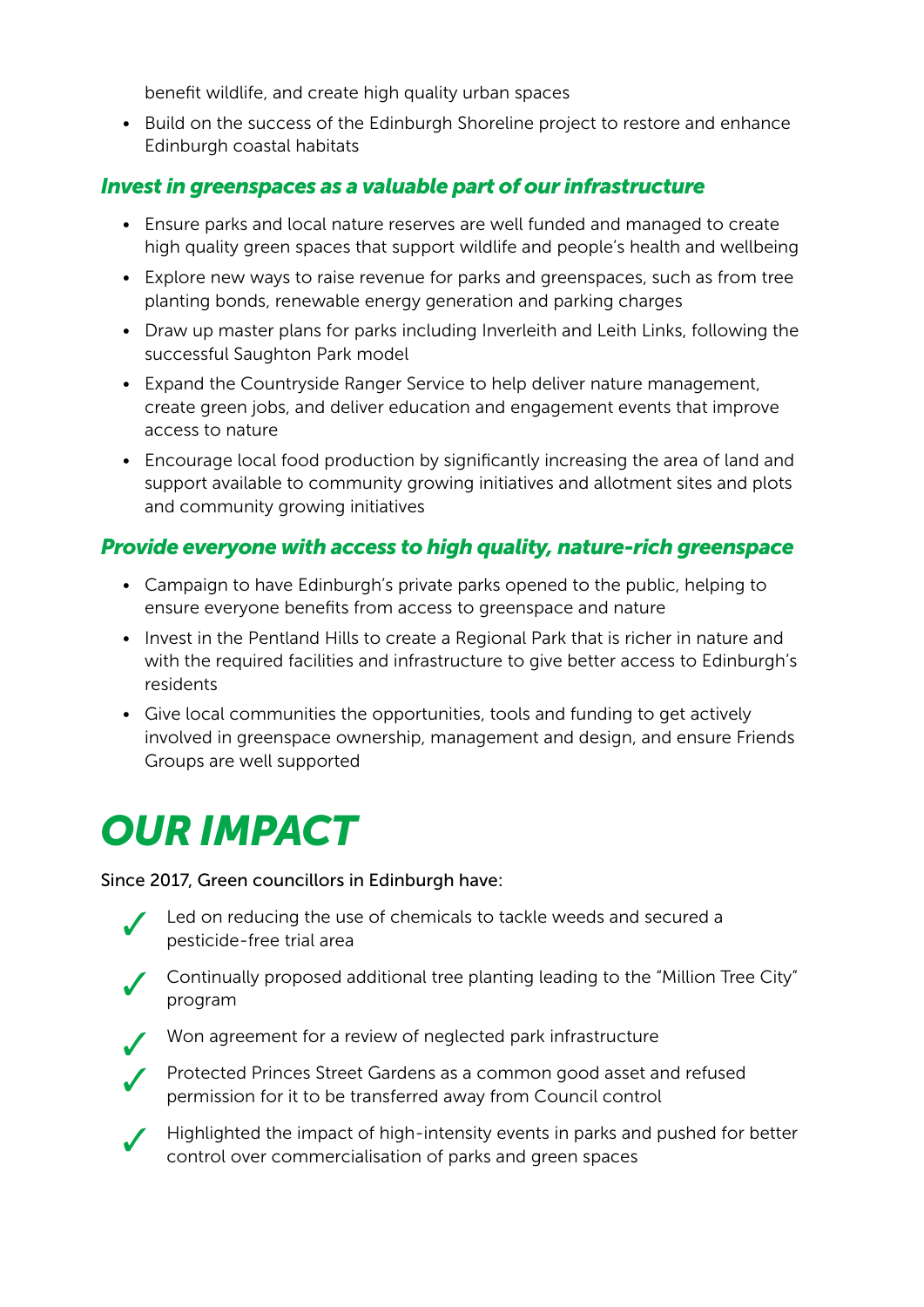## <span id="page-40-1"></span><span id="page-40-0"></span>*Renewing local democracy*

Edinburgh is a city whose pandemic recovery and zero-carbon future should be decided by local communities.

Edinburgh currently lacks many of the powers over tax and regulation that other European cities have to improve quality of life and grow their economies. At the same time, council decision-making itself is too centralised; people have too little say over decisions that affect their local area. This concentration of power is a barrier to prosperity and genuine local democracy.

Edinburgh should be a city whose council uses all of its current powers to improve quality of life and its economy.

A central part of that is handing more powers to local communities, which will make Edinburgh an even better place to live, work, and visit. Giving the council more control over how it is funded will help to deliver high-quality and reliable public services which are futureproofed for our transition to a low-carbon future. By involving more public participation in council budgeting and policymaking, we will ensure that council services match what people want to see. By giving community councils a stronger voice in planning and public service provision, we can hand the future of local neighbourhoods to the people who live in them.

### *OUR PLEDGES*

With more Green councillors elected, we will:

#### *Use council powers effectively*

- Ensure that the tourist tax is efficiently implemented and administered, making sure that the money raised goes straight back into local services
- Push the Scottish Government to give councils greater powers to combat local environmental problems such as litter, fly tipping, graffiti and dog fouling, including a review of fixed penalty notices and the power to set these
- Ensure businesses pay a workplace parking levy, delivering more funding for our local services, and encouraging more people to use active travel or public transport to get to work
- Campaign for local authorities to be given more power to design and set their own taxes. This will allow Edinburgh to raise new revenue in ways appropriate to local conditions, avoiding the bureaucracy of needing Scottish government approval every time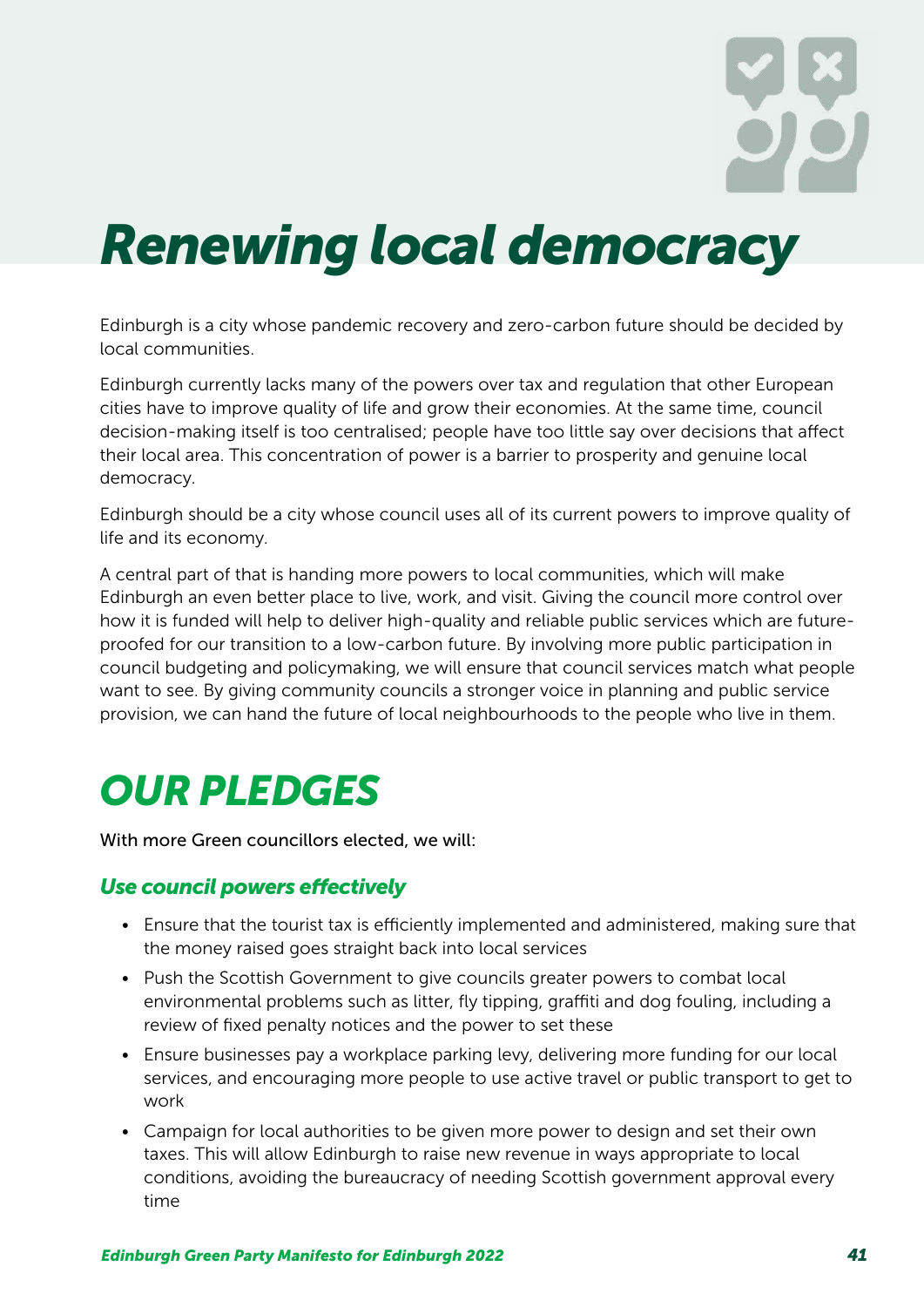- Create an action plan to reduce overall car parking spaces in the city while extending the controlled parking zone and supporting the conversion of parking spaces to green corridors, green spaces, pocket parks and play areas
- Ensure that Edinburgh Council uses its current procurement power to support local, eco-friendly businesses wherever possible, keeping wealth in the community and helping our net zero transition at the same time, and push the Scottish Government to allow councils greater control to use procurement for public good
- Work with Green MSPs to ensure that reviews for environment taxes such as waste and pollution do not place extra financial burden on those the least well off
- Retain democratic oversight of council investments in the Lothian Pensions Fund through the pensions committee

### *Promote community participation*

- Advocate for regular Citizens' Assemblies to become an integral part of Edinburgh Council's decision-making process. In particular, we support the formation of an Edinburgh Citizens' Assembly on the Climate Crisis to shape the council's net zero strategy ahead of the 2030 target
- Place a duty on council officers to ensure community councils are properly informed about decisions impacting their local area. This must respect the voluntary nature of community councillors' work and their monthly meeting cycle
- Campaign with Green MSPs to give community councils the right to provide services in their local area. This could be funded by allowing them to set a precept on local taxes, as parish councils can in England
- Explore ways to better support community councillors with accessibility, travel, and caring responsibilities to attract a diverse membership more representative of the wider community
- Ensure community workers with expertise in participation support community councils in engaging with the wider community

### *OUR IMPACT*

#### Since 2017, Green councillors in Edinburgh have:

- Delivered new powers for councils to set a "tourist tax" on overnight bookings so that Edinburgh's public services can feel the benefit of the tourism boom
- Ensured councils have the power to set workplace parking levies
- Secured a commitment from the Scottish Government to change planning laws, so that effective engagement with local communities happens at all stages of the planning process
- Championed deliberative decision making, including getting the Scottish Government to commit to a Citizens' Assembly to decide the structure of local government funding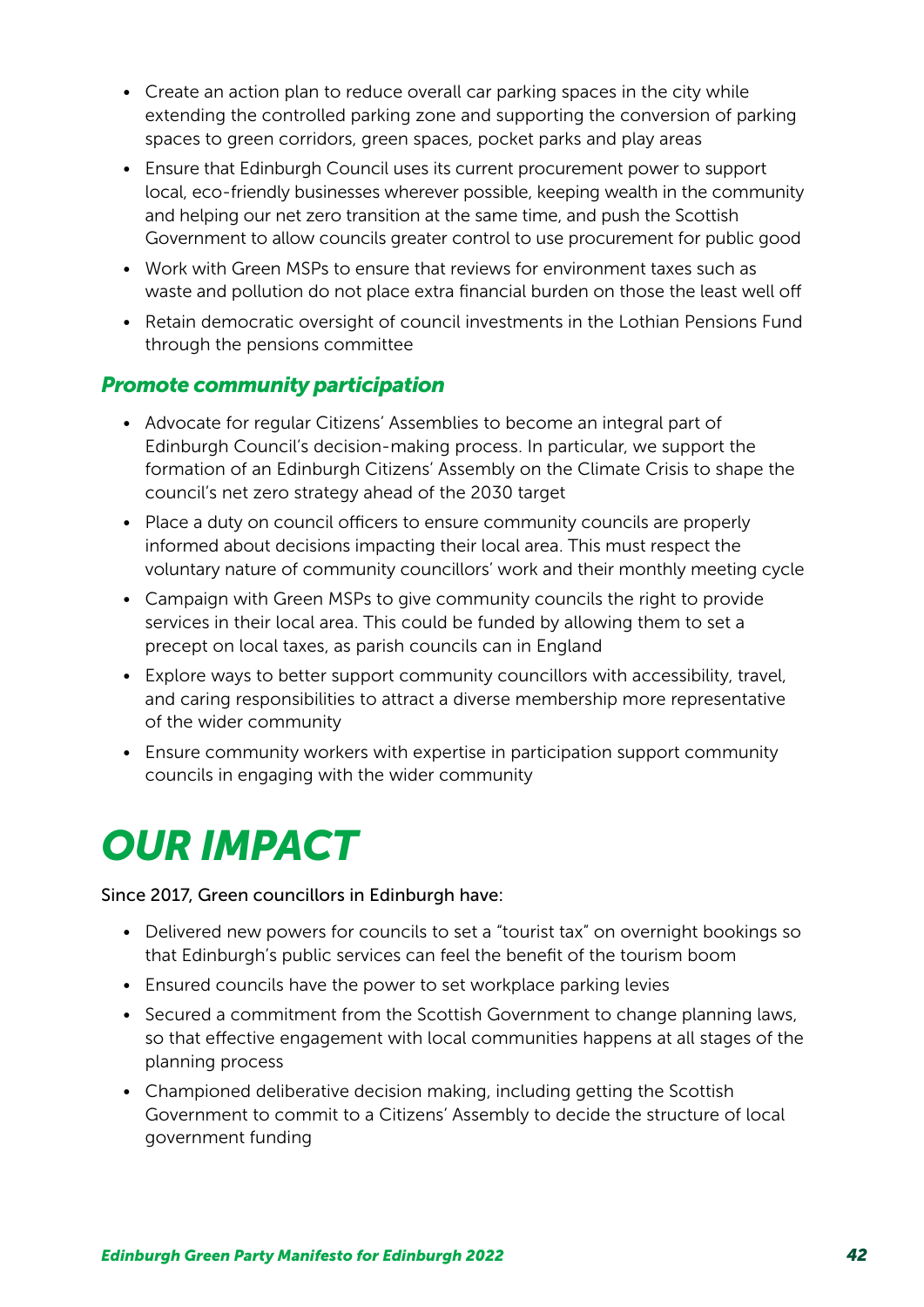## <span id="page-42-0"></span>*Meet your Green candidates*







Corstorphine/Murrayfield [Connal Hughes >](https://www.edinburghgreens.org.uk/people/connal-hughes/)



City Centre [Claire Miller >](https://www.edinburghgreens.org.uk/people/claire-miller/)



Craigentinny/Duddingston [Alex Staniforth >](https://www.edinburghgreens.org.uk/people/alex-staniforth/)



Colinton/Fairmilehead [Helen McCabe >](https://www.edinburghgreens.org.uk/people/helen-mccabe/)



Drum Brae/Gyle [Anne Scott >](https://www.edinburghgreens.org.uk/people/anne-scott/)



Forth [Kayleigh O'Neill >](https://www.edinburghgreens.org.uk/people/kayleigh-oneill/)



Fountainbridge/Craiglockhart [Megan McHaney >](https://www.edinburghgreens.org.uk/people/megan-mchaney/)



Inverleith [Jule Bandel >](https://www.edinburghgreens.org.uk/people/jule-bandel/)



[Chas Booth >](https://www.edinburghgreens.org.uk/people/chas-booth/)



Leith Walk [Susan Rae >](https://www.edinburghgreens.org.uk/people/susan-rae/)



Portobello/Craigmillar [Alys Mumford >](https://www.edinburghgreens.org.uk/people/alys-mumford/)



Liberton/Gilmerton [John Nichol >](https://www.edinburghgreens.org.uk/people/john-nichol/)



Sighthill/Gorgie [Dan Heap >](https://www.edinburghgreens.org.uk/people/dan-heap/)



Morningside [Ben Parker >](https://www.edinburghgreens.org.uk/people/ben-parker/)



Southside/Newington [Steve Burgess >](https://www.edinburghgreens.org.uk/people/steve-burgess/)



Pentland Hills [Ross Muller >](https://www.edinburghgreens.org.uk/people/ross-muller/)